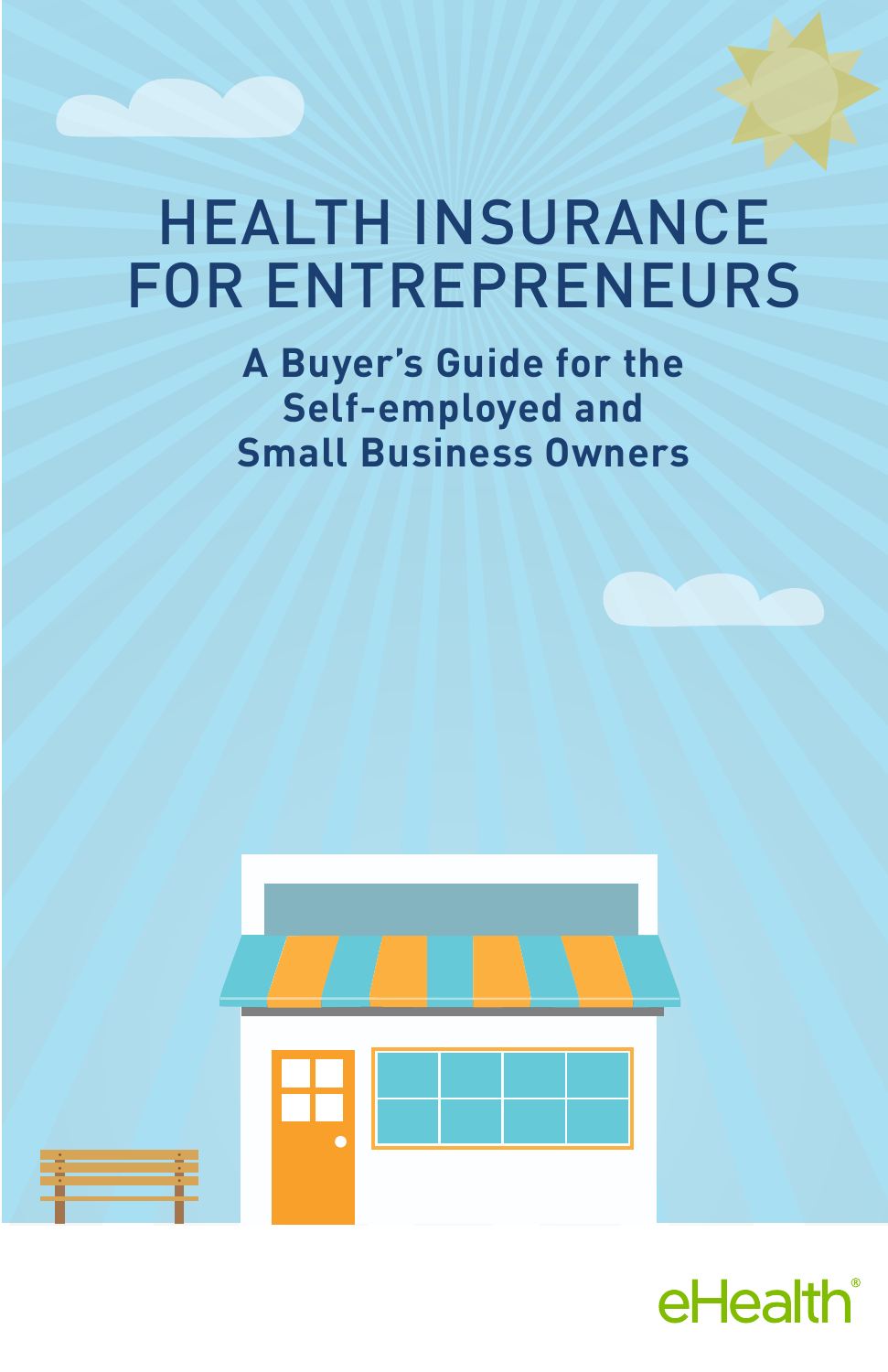# What's Inside

#### **The Basics**

Key concepts and terms

6

#### **Self-employed**

How self-employed health insurance works

18

#### **Small Business**

How small business health insurance works

28

#### **Resources**

Additional resources and definitions

38

# **HEALTH INSURANCE**  FOR THE SELF-EMPLOYED & SMALL BUSINES OWNERS

Building a successful business is hard work. Finding the affordable, quality health insurance you need doesn't have to be. Whether you're self-employed and working out of your garage or the owner of a small business with multiple employees, you face special challenges when it comes to finding and getting health coverage. The purpose of this buyer's guide is to help answer your questions, assess your needs, and provide you with the right tools to find the best health insurance solution for you.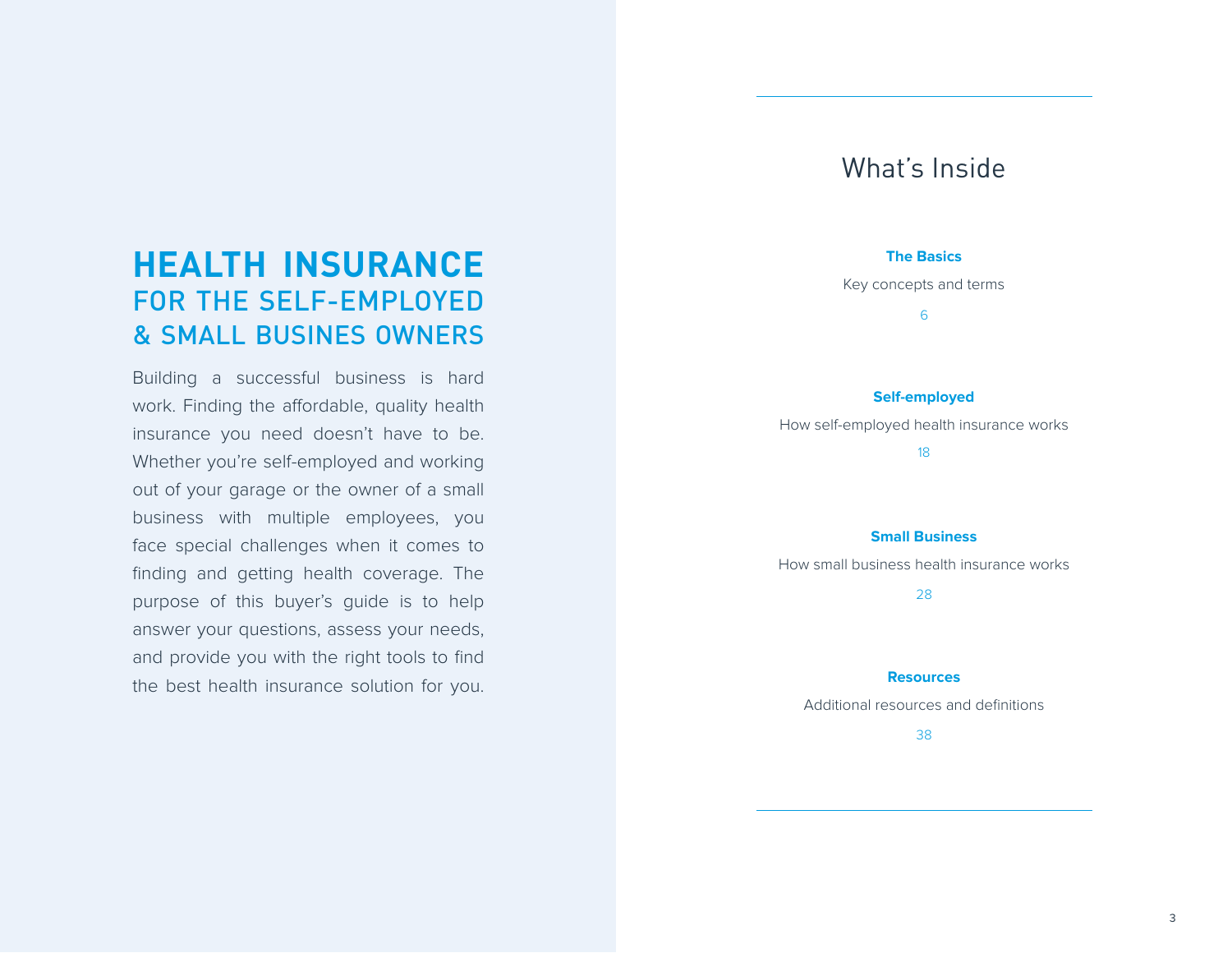# **HOW TO USE THIS GUIDE**

Different people have different health insurance needs, and those needs can change over time. The needs of selfemployed persons may differ from those who own and operate small businesses with multiple employees – but today's self-employed person may be tomorrow's small business owner. With these differences in mind, this guide begins and ends by providing guidance and answering questions relevant for both self-employed persons and small business owners. In between, however, we've created segments specially crafted to address the particular needs of each group.

## **THE BASICS 2 3 1**

We'll start by discussing the value of health insurance, the types of products to consider, and the key concepts and terms that both self-employed persons and small business owners should be familiar with. We'll also discuss some of the specific provisions of the Affordable Care Act (also called the "ACA" or "Obamacare") and what they mean for self-employed persons and small business owners today.

# **SELF-EMPLOYED**

Next, we'll look at the challenges and choices facing self-employed persons, that is, persons in business for themselves or working on a consultant basis, without employees. We'll explain, step by step, how self-employed person's can find and purchase the best health plan for their needs.

# **SMALL BUSINESS**

In the following section, we'll discuss the special challenges and choices facing small business owners with 1-25 employees. We'll walk you step by step through the process to learn how small business owners can find and purchase the best health plan for their needs.

# **RESOURCES**

In the final section, designed for both self-employed persons and small business owners, we'll provide a glossary of additional health insurance terms, as well as references to other valuable health insurance resources.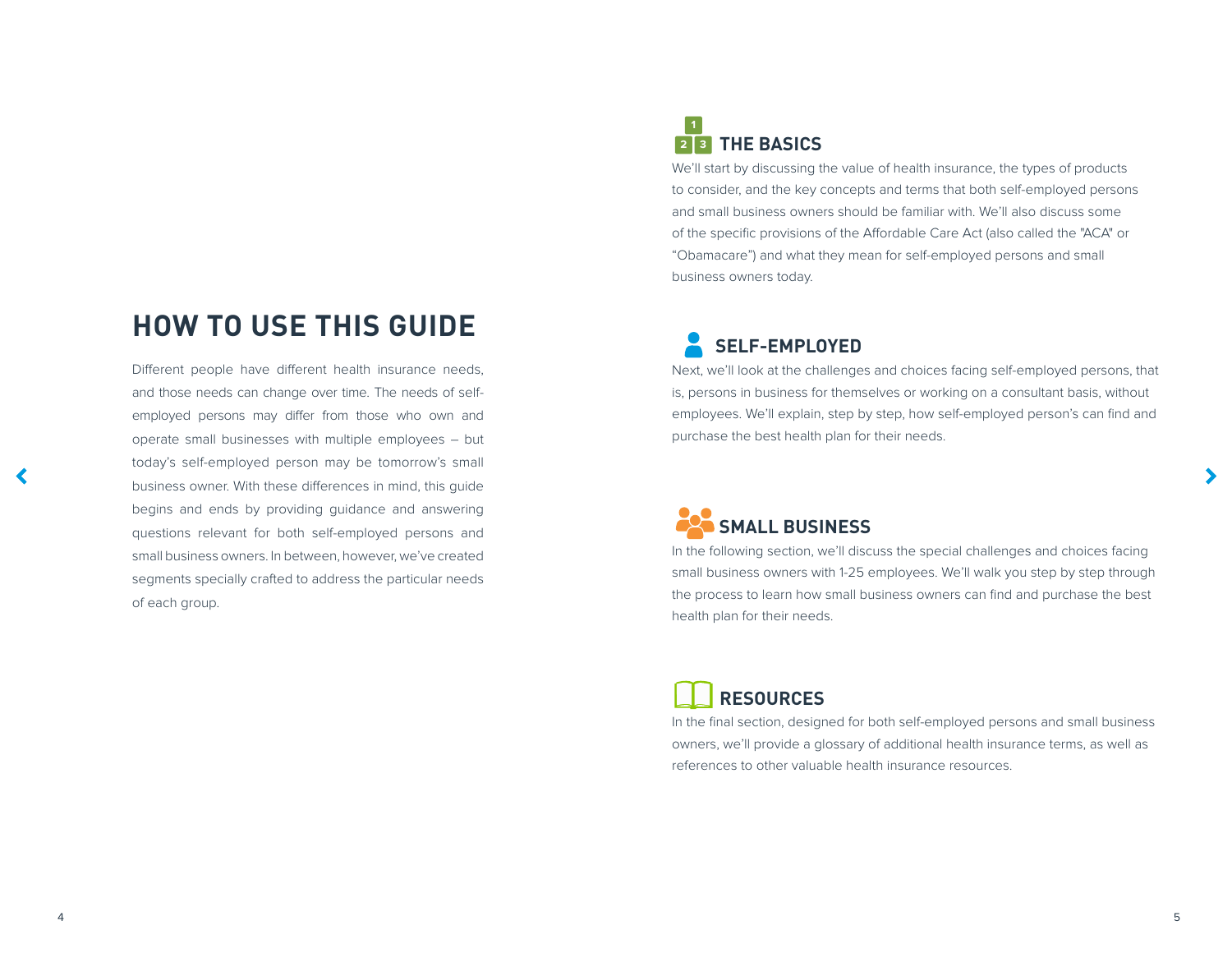# **THE BASICS**

 $\blacktriangle$ 



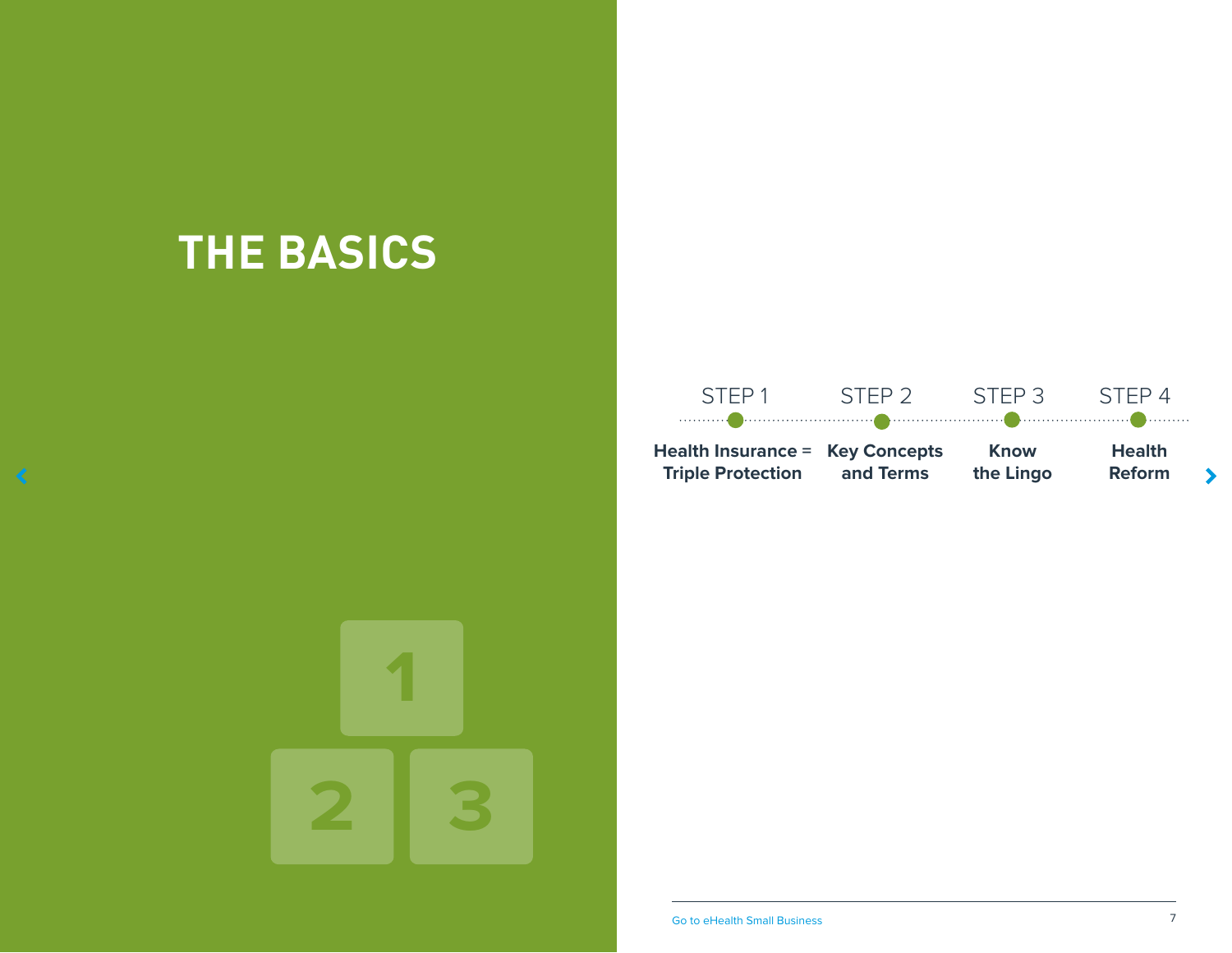# **Step 1: Triple Protection 1. Health Insurance protects your finances**

### **The Value of Health Insurance**

In order to make a smart health insurance buying decision it helps to understand the value of health insurance and why you need it. It may sound obvious, but many people don't properly understand the basic purpose of health insurance or how it works. In brief, health insurance helps protect selfemployed persons and small business owners in the following ways:



**It entitles you to discounted rates for medical care:** Insurance companies negotiate rates with health care providers. Without coverage, the fee charged for a regular office visit can be much higher, possibly twice as high in some cases.

**It shields you from unexpected medical costs:** Even if your health plan requires you to pay certain costs out of pocket, being covered can help save you from bankruptcy in case of injury or hospitalization.

**It can protect you from ACA tax penalties:** So long as you maintain qualifying coverage without an unpermitted gap (generally a single gap of up to two months in a year is permitted), you should not face an Obamacare tax penalty.

### **2. Health insurance protects your health**

**It improves your access to quality care:** As a member of a health insurance plan, you have access to a network of health care providers.

**It provides you with critical care:** When you're insured you have better access to care for medical emergencies and chronic conditions.

**It encourages a healthier lifestyle:** You may be more likely to take advantage of regular checkups and preventive care if you know it won't cost you an arm and a leg.

### **3. Health insurance can help protect your business too**

**It shields your business from personal medical costs:** As a self-employed person or small business owner, unexpected personal medical expenses can cripple your ability to run your business. By limiting your personal liability for medical costs, health insurance can help keep your business afloat.

**It helps you hire and retain the best workers:** Employer sponsored group health insurance coverage is a valuable enticement in a total compensation package.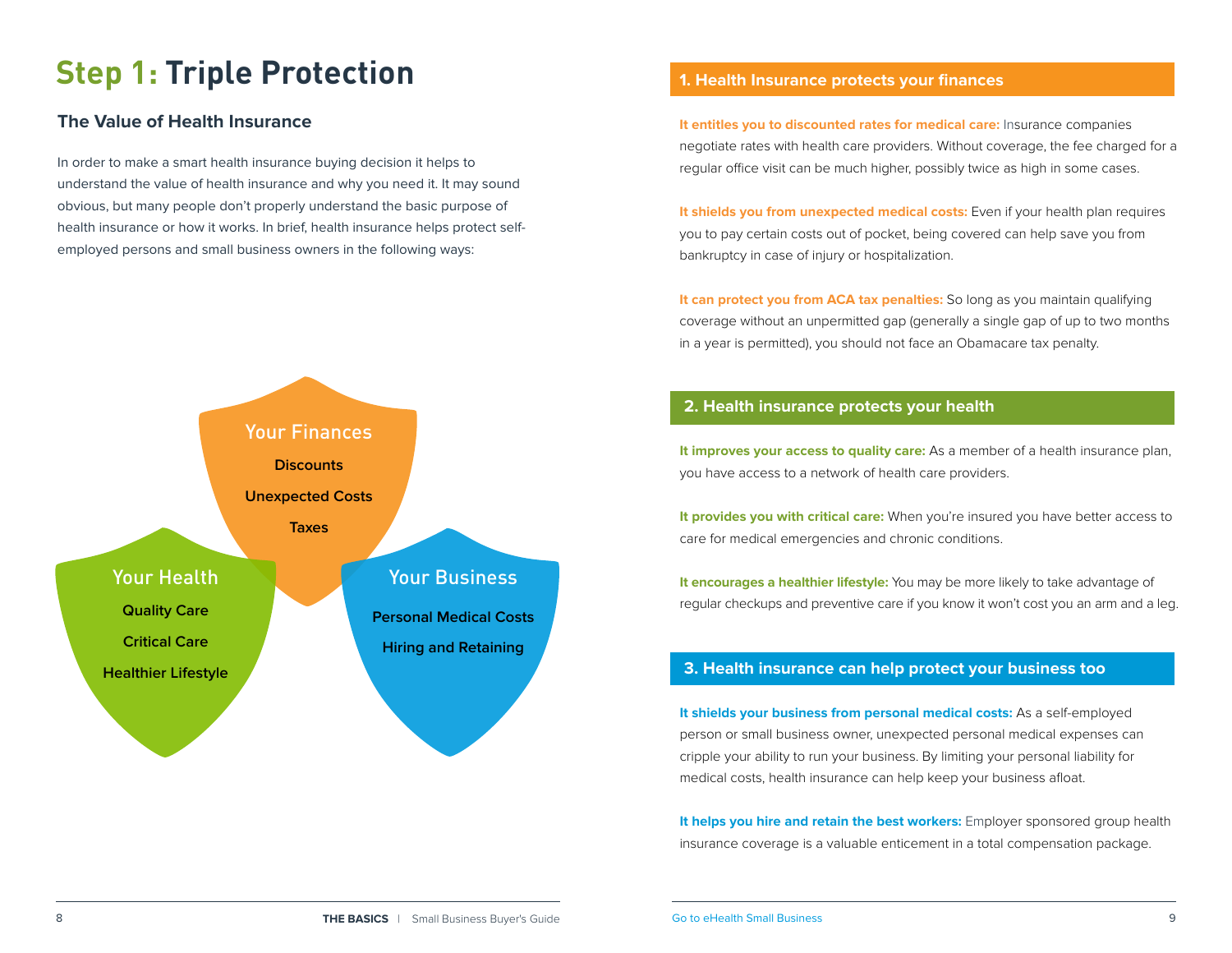# **STEP Step 2: Key Concepts and Terms**

### **Comparing Individual & Family and Small Business Plans**

There are two primary categories of health insurance for small business owners and self-employed persons to choose from: 1) Individual & Family or 2) Small Business/Group health insurance. Almost everyone can apply for Individual & Family insurance, and depending on the number of employees you have and the regulations in your state, you may qualify for Small Business/Group insurance. In some states, self-employed persons without any additional employees may only be eligible to apply for Individual & Family coverage.

| <b>SMALL BUSINESS/</b><br><b>GROUP</b><br><b>INSURANCE</b> | VS.                                                                   | <b>INDIVIDUAL</b><br><b>&amp; FAMILY</b><br><b>INSURANCE</b> |
|------------------------------------------------------------|-----------------------------------------------------------------------|--------------------------------------------------------------|
| <b>Yes</b>                                                 | Provides coverage for self<br>and family                              | <b>Yes</b>                                                   |
| <b>Yes</b>                                                 | Provides coverage for employees                                       | No                                                           |
| <b>Yes</b>                                                 | May have to qualify as business<br>in your state in order to purchase | No                                                           |
| Yes                                                        | Subsidies or tax incentives<br>available in some cases                | Yes                                                          |

### **Individual and Family Plans**



These are health insurance plans purchased by individuals to cover themselves or their families. Almost anyone can purchase an individual or family health insurance plan, and it's no longer possible to be declined based on your medical history. You generally need to enroll during the Obamacare annual open enrollment period, which typically runs from November 1 through January 31. Outside of open enrollment, you may only be able to enroll after you've experienced a qualifying life event such as marriage or divorce, the birth or adoption of a child, the loss of coverage, or moving to a new coverage area. Government subsidies may be available to help qualifying persons cover their monthly health insurance premiums.

### **Small Business/Group Plans**



Sometimes referred to as "small business plans" or "group health insurance," this is employer sponsored health coverage. Costs are typically shared between the employer and the employee, and coverage may also be extended to dependents. In certain states, self-employed persons without other employees may also qualify for small business/group plans. There may be special tax incentives available to some businesses providing group coverage to employees..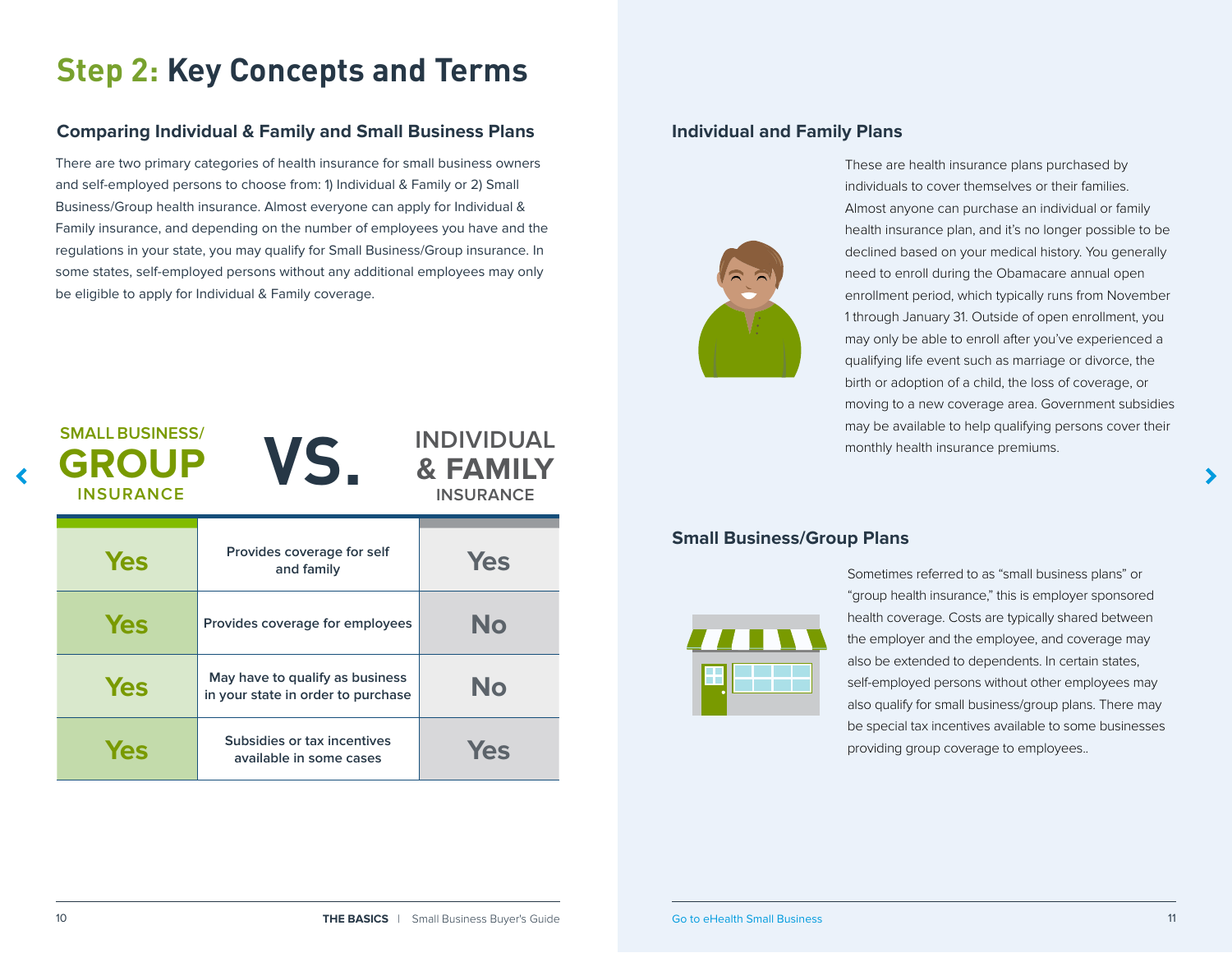## **Top Four Health Plan Types**

Whether you're looking at individual and family or small business/group health insurance, there are several different types of health plans available. Some are designed to provide you with as many choices as possible when it comes to doctors and hospitals. Others are designed to keep costs in check by limiting you to a set group of "preferred" doctors and hospitals. Which type is best for you will depend on how much convenience and protection you want, and how much you are willing to spend. Here's a brief review of four popular types of health insurance plan:

### **HMO**

HMO stands for "Health Maintenance Organization." HMO plans offer a wide range of health care services through a network of providers that contract with the HMO, or who agree to provide services to members. Members of HMO plans will typically need to select a primary care physician ("PCP") to provide most of their health care and refer them on to HMO specialists as needed. Health care services obtained outside of the HMO are typically not covered, except in an emergency.

#### **An HMO plan may be right for you if:**

- You're willing to play by the rules and coordinate your care through a primary care physician
- You want to save every dollar possible; many HMO plans typically have lower monthly premiums than comparable

### **PPO**

PPO stands for "Preferred Provider Organization." Like the name implies, persons covered under a PPO plan generally need to get their medical care from doctors or hospitals on the insurance company's list of preferred providers in order for claims to be paid at the highest level. It's your responsibility to make sure that the health care providers you visit participate in the PPO. Services rendered by out-of-network providers may not be covered or may be paid at a lower level.

#### **A PPO plan may be right for you if:**

- Your favorite doctor already participates in the network; you can sort for plans accepted by your doctor after getting quotes at **eHealth.com**
- You want some freedom to direct your own health care but don't mind working within a list of preferred providers

### **EPO**

EPO stands for "Exclusive Provider Organization." EPO plans are similar to PPO plans but may be somewhat more restrictive when it comes to your network of doctors and hospitals. EPO plans typically do not provide you with coverage outside your network, except in emergencies. EPO plans are becoming more popular with health insurance shoppers, and health insurance companies are offering more of them as well. You're generally not required to select a single primary care doctor with an EPO plan.

#### **An EPO plan may be right for you if:**

- You don't mind getting your care through a specific network of doctors and medical providers
- You prefer not to coordinate your medical care through a primary care doctor

### **HSA**

HSA plans are usually PPO plans with higher deductibles, designed especially for use with Health Savings Accounts ("HSAs"). Similar to a flexible spending account (FSA) or 401(k), an HSA is a special bank account that allows participants to save money –pre-tax– to be used specifically for medical expenses in the future. Unlike FSAs, the money in an HSA rolls over every year and can also earn interest. By pairing a qualifying high-deductible health plan with an HSA, participants can save money on health care and earn a tax write-off. Find more information about HSAs online at **www.eHealth.com/hsa.**

#### **An HSA-eligible plan may be right for you if:**

- You would like to pay for health care expenses with pre-tax dollars (up to an annual limit)
- You're relatively young and healthy and don't often visit the doctor
- You prefer a cheaper monthly premium even if it means having a higher deductible in case of unexpected injury or illness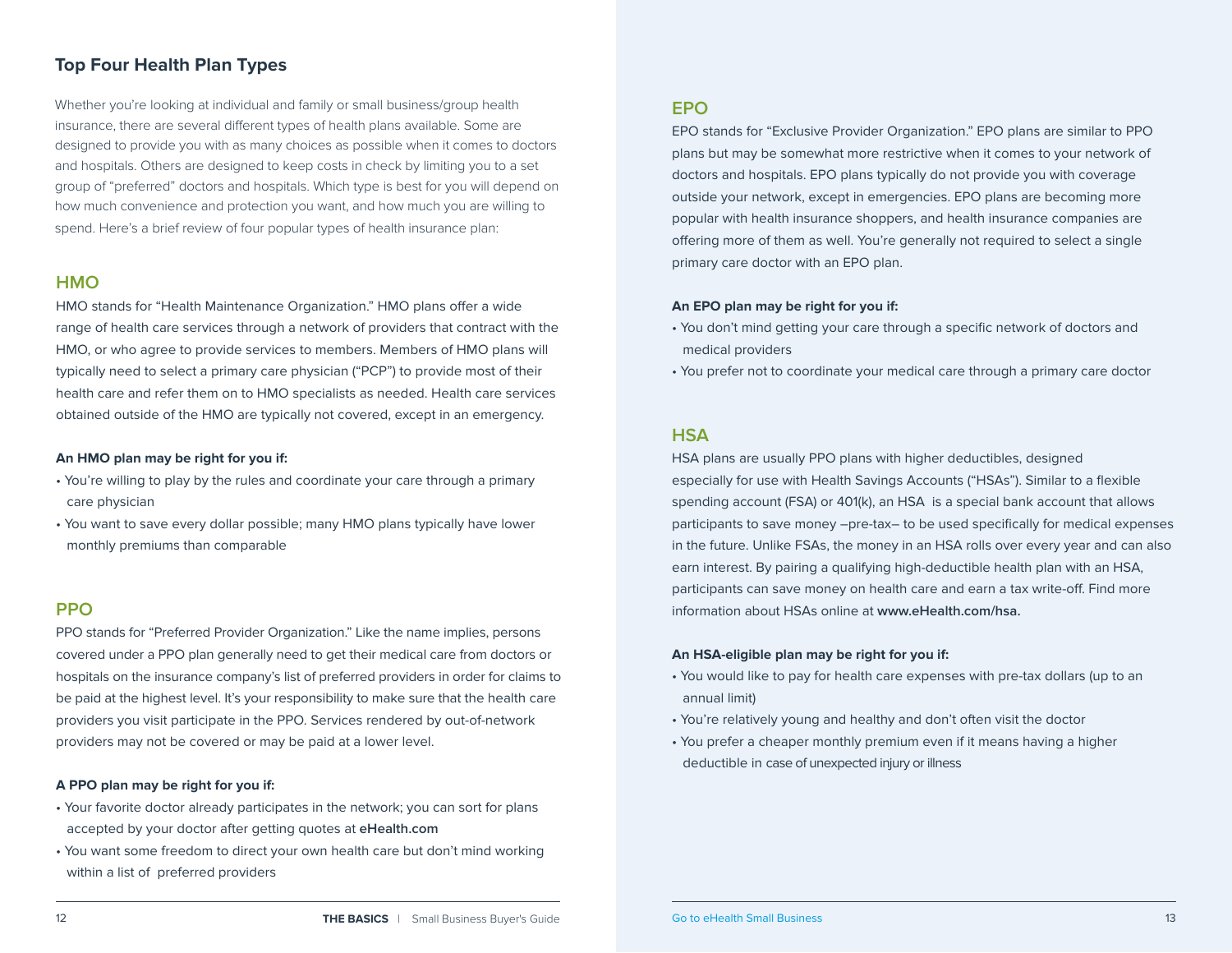# **Step 3: Know the Lingo**

### **Five Health Insurance Terms You Must Know**

When shopping for a new plan, one of the main challenges people face is understanding health insurance terminology. You'll find a glossary of health insurance terms in the Resources section of this document, and a larger one online at **[www.eHealth.com](https://www.ehealthinsurance.com).** But before you proceed, here are five key health insurance terms you should understand:

# **14 Copayment** The Copayment The Copayment Copayment Deductible

Your premium is the amount you pay to the health insurance company each month to maintain your coverage. When trying to understand the cost of a health insurance plan, the premium is the first thing to consider. But make sure to balance it against other costs, such as copayments, deductibles and coinsurance.

#### **A good rule:**

Choose a lower premium/ higher deductible plan if you are relatively healthy and want to save money upfront. Choose a higher monthly premium/lower deductible plan if you want lower costs when you actually get medical services.



Your copayment, or "copay," is the specific dollar amount you may be required to pay up front for a specific type of medical service. For example, your health insurance plan may require a \$25 copayment for an office visit or brandname prescription drug, after which the insurance company may pay the remainder of the charges.

#### **A good rule:**

If you make frequent doctor's office visits, make sure you choose a plan with an affordable and consistent copayment.

Your annual deductible is the amount you may be required to pay out of pocket before the insurance company will begin paying for your covered medical claims. Keep in mind, your monthly premiums and copayments will often not count toward your deductible. Not all plans require a deductible, but choosing a plan with a higher deductible can keep your monthly premiums lower.

#### **A good rule:**

Keep your deductible to no more than 5% of your gross annual income if possible.

**Maximum Cost**

Pay attention to this amount when considering a new health plan. Your maximum out-ofpocket cost sets a limit to your annual financial liability. Once you have paid out of pocket (typically through deductibles, copayments or coinsurance) to the "maximum" amount, the insurance company pays the full charges for any additional covered medical services rendered that year. Your monthly premium will not count toward your maximum out-ofpocket costs.



Coinsurance is the amount that you may be obliged to pay for covered medical services after you've satisfied any copayment or deductible required by your health insurance plan. Think about it this way: the insurance company may limit coverage for certain services to, say, 80% of charges. So, for example, if your insurance benefits cover 80% of x-ray charges, you will need to pay the remaining 20%, even if your annual deductible is already met. That 20% is considered coinsurance.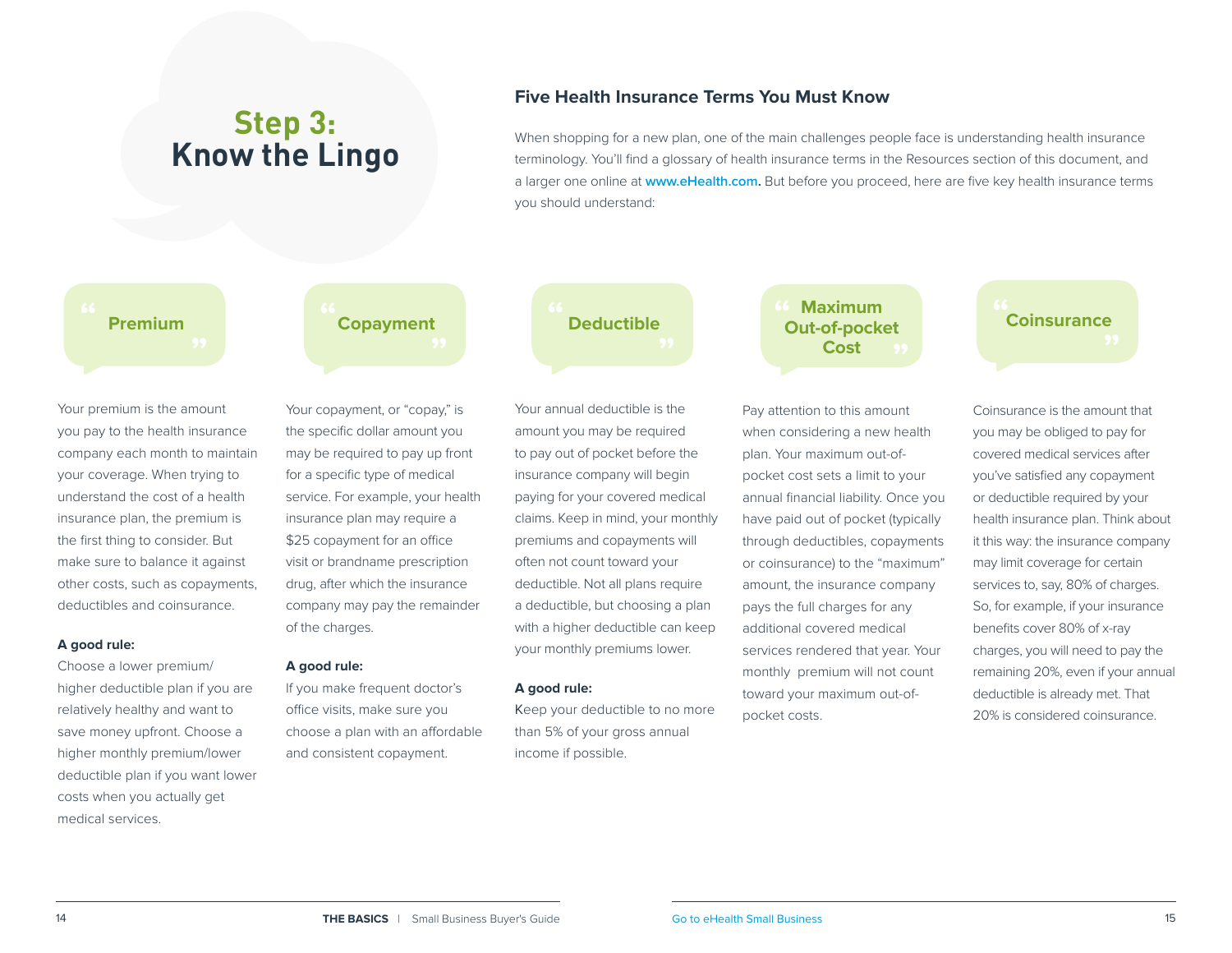# **Step 4: What Health Reform Means For You**

### **Understanding the Affordable Care Act**

Not all self-employed persons and small businesses are affected by health reform in the same way. The law draws a sharp division between businesses with the equivalent (based on total hours worked) of 50 or more full-time employees and those with fewer than 50 employees.

Businesses that employ the equivalent of 50 or more full-time workers will be required to provide group health insurance coverage to their employees or face financial penalties. Small businesses with fewer than the equivalent of 50 full-time workers are generally not required to provide group health insurance coverage, though tax incentives may be available to some who do. Individuals who do not receive group health insurance coverage through an employer-based plan are generally required to purchase coverage on their own or face possible tax penalties.

## *Are you required to have coverage or provide it to your employees?*





\* This table provides basic guidance but some exceptions may apply. For example, some people without employer-based coverage are not required to buy coverage on their own, depending on their income or the cost of coverage in their area.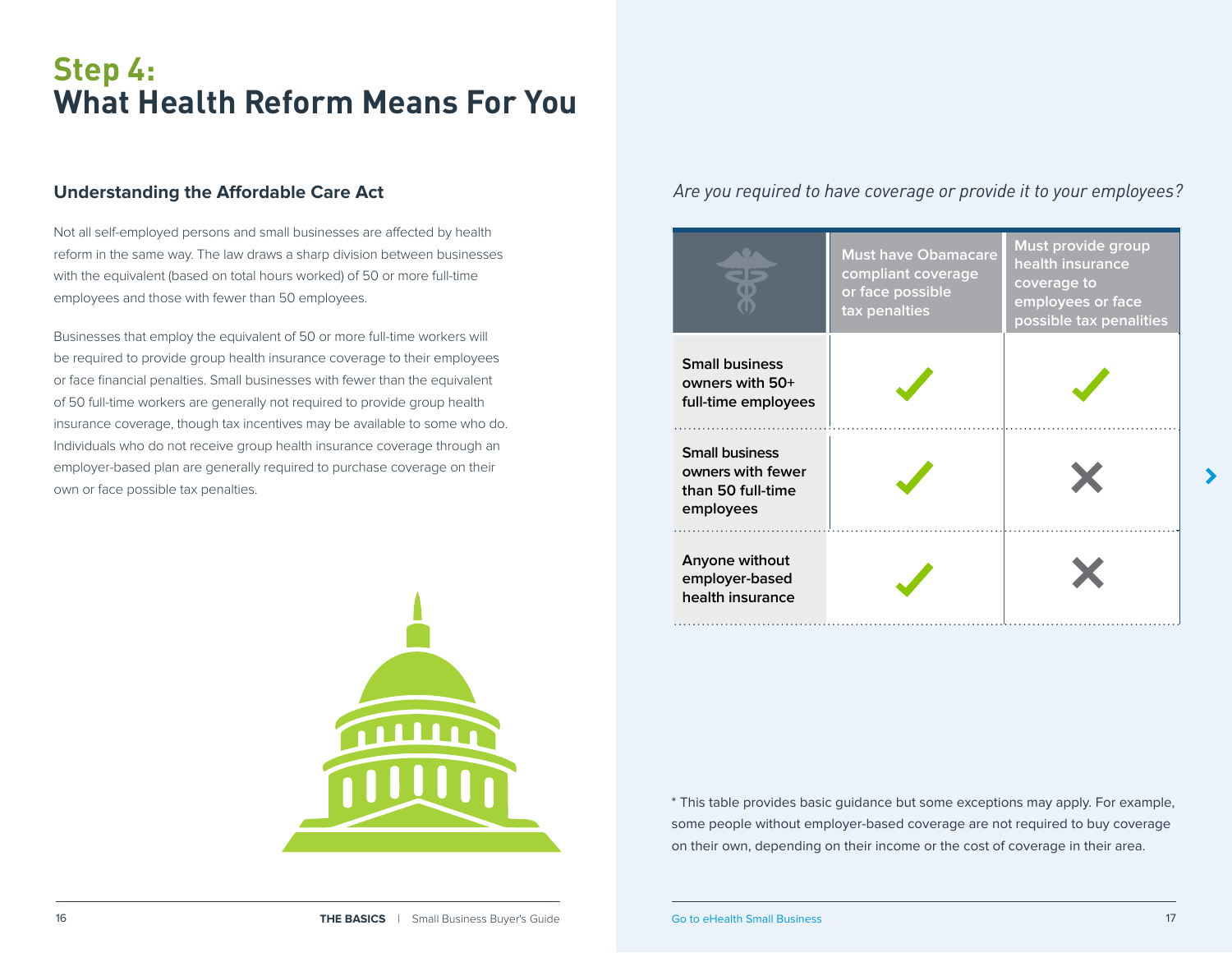# **SELF-EMPLOYED**

## **SELF-EMPLOYED PERSONS AND HEALTH INSURANCE**

Self-employed persons are those in business for themselves, usually without employees. Many work out of their own homes. Some are consultants, graphic designers, Web engineers or bloggers.

If you're a self-employed person, this section of our guide will lead you through a four step process designed to help you find the coverage that best meets your needs, and to help you manage your coverage effectively once you've purchased it.

Since self-employed persons typically purchase individual and family health insurance coverage rather than small business group coverage, that's what this portion of the guide will focus on. If you want to learn about purchasing group coverage for yourself and your employees, please skip ahead to the small business health insurance section.

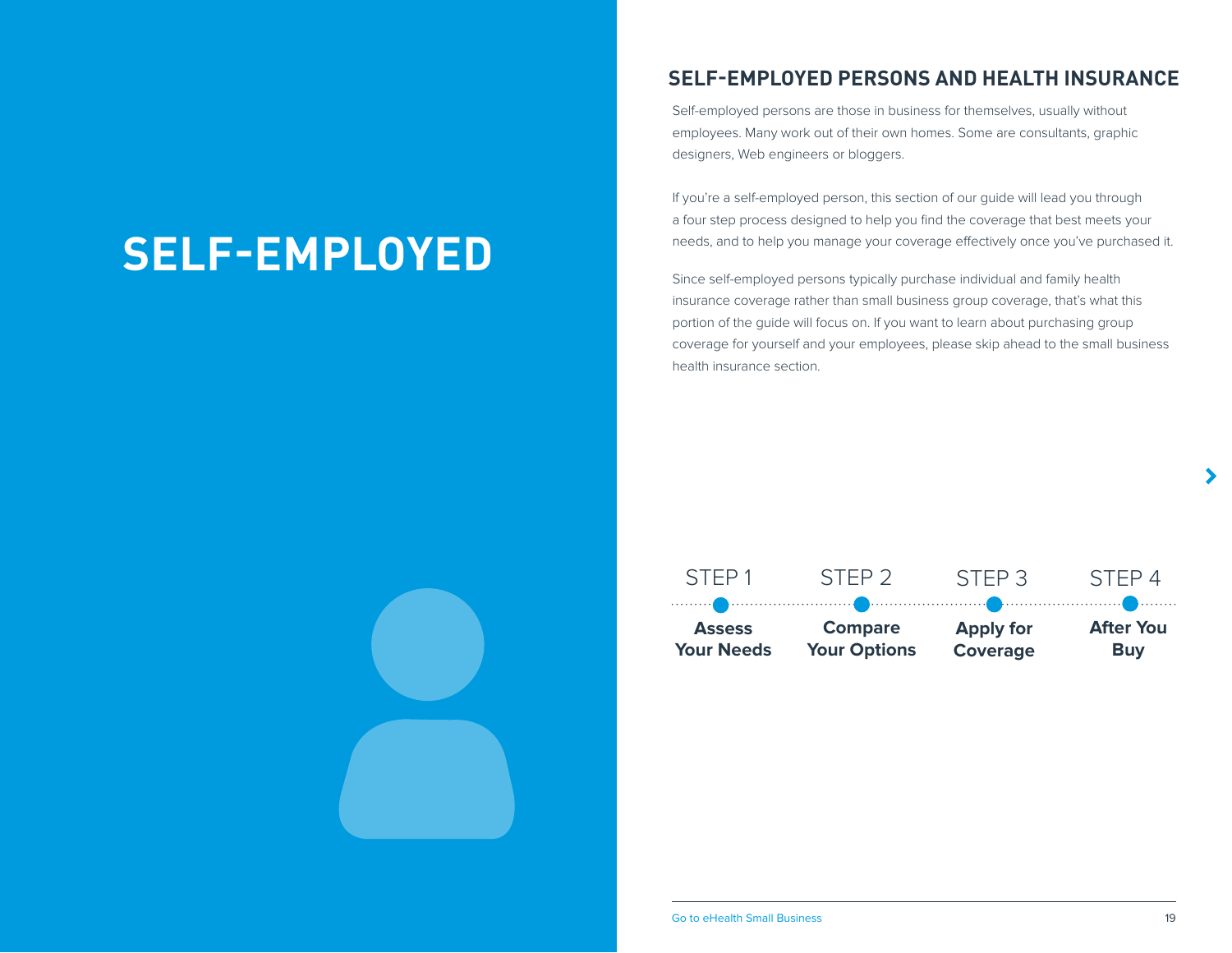# **Step 1: Assessing Your Needs**

### **Understanding Your Needs**

Selecting the best health insurance plan for your needs means making an informed choice and knowing your personal priorities. Is budget most important? Which benefits do you really need? Consider the following questions.

# **EXECUTE: 1999 Who will be covered under this plan?**

**Why it matters:** You probably want to cover yourself and your dependents. But ask yourself: does anyone in your family have other coverage options? In some cases, you may actually be able to save money by covering different members of your family separately under two or more plans.

# **EXECTS** The you maintain a significant savings cushion<br>
or do you live paycheck to paycheck? **or do you live paycheck to paycheck?**

**Why it matters:** If you don't maintain a cushion of funds in the bank, you may want a health plan with a lower deductible. If you do keep a savings cushion large enough to afford a higher deductible, you may be able to find a plan with lower monthly premiums.

# **<sup>66</sup> How often did you visit the doctor last year? "**

**Why it matters:** If you visit regularly, it may make sense to pay a higher monthly premium in order to keep your office visit co-payment and deductible low. If you rarely visit the doctor, a plan with higher copayments may cost less per month.

**How much did you spend on health care last year? " "**

**Why it matters:** It's important to know what you spend on healthcare and if you expect to spend at the same pace. If these are recurring costs (for prescription drugs, for example) make sure that the plan you select covers these services at a level that's affordable for you.

# **Are you eligible for group health insurance coverage? "**

**"**

persons buying health insurance plans on their own need to purchase individual and family plans. However, some states may allow persons with business licenses to purchase small business/group plans, even without employees. A small business/group plan may be a more affordable option than individual and family plans in some cases. To learn more about group health insurance, skip to the "Small Business Owner" section of this guide. Find out if you qualify for group health insurance by contacting your state Department of Insurance.

**Why it matters:** In most states, self-employed

#### **"**

**Are any specific benefits necessary or irrelevant? "** If you're a regular user of prescription medication, make sure you find a plan that covers prescriptions at a co-payment level you can afford. If it's possible you or your spouse could become pregnant, pay close attention to how much you would need to spend form your own pocket for maternity care.

[Go to eHealth Small Business](https://www.ehealthinsurance.com/small-business-health-insurance)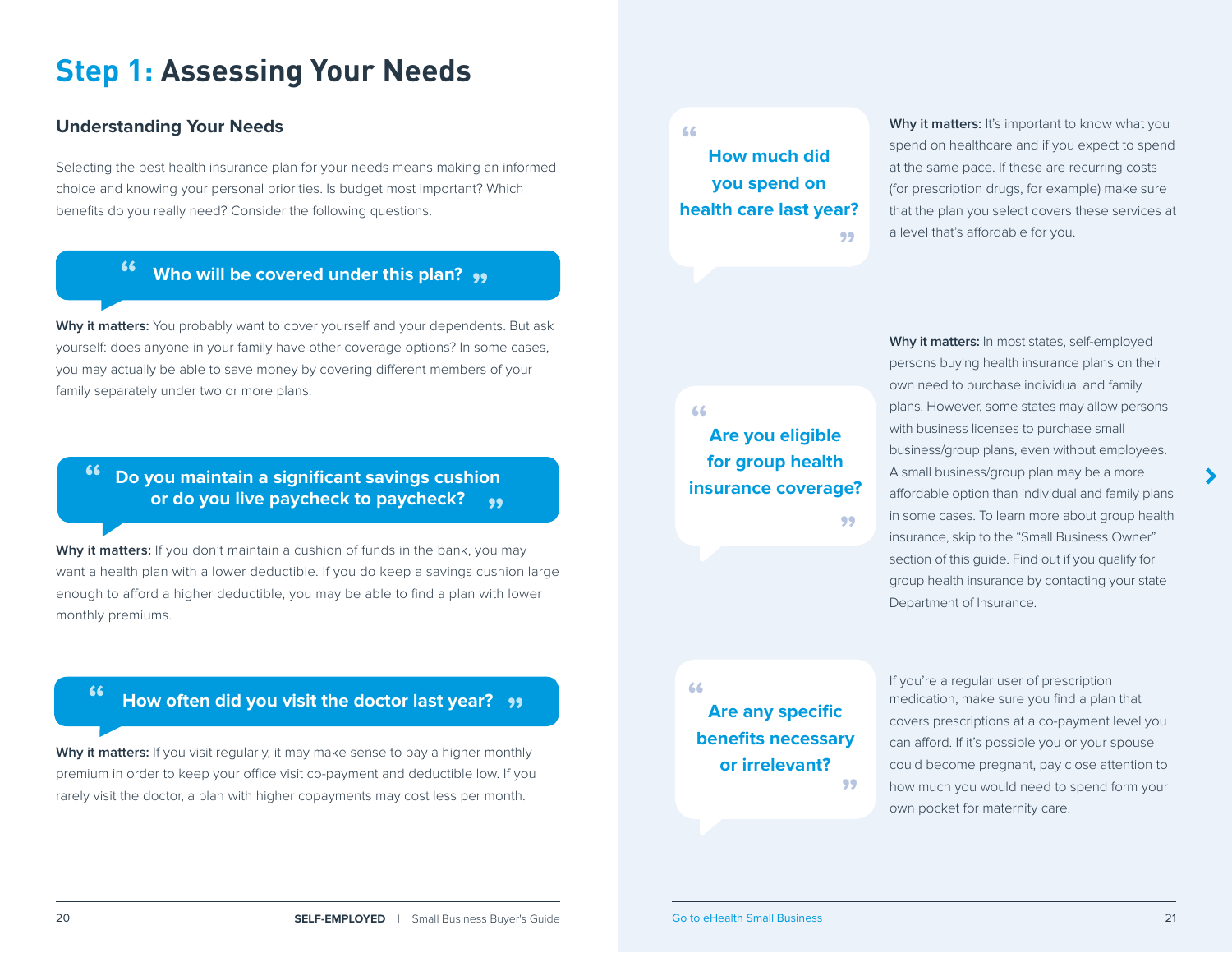# **Step 2: Comparing Your Options**



## **Getting Quotes and Researching Your Options**

Before you can compare your Individual and Family health insurance options you'll need to know what your choices really are. If you want to save money and make the most of your health insurance dollars, you'll need the broadest possible view of the health plans available. By working with an authorized online marketplace like eHealth you can save time and get a selection of quotes from top insurance companies in your area.

eHealth makes it easy to find the right health insurance plan for your needs and budget. Unlike many other online services, eHealth won't require you to provide lots of sensitive personal information before getting your quotes.

**Just go to eHealth.com, enter your zip code and your age, gender, birth date, and smoking status to get:**

- **Personalized quotes** from a broad selection of top insurers
- **Side-by-side comparisons** of plan rates and benefits
- **Special online tools** that show you which plans are accepted by your preferred doctor and which plan could save you most on your prescription drugs
- **Personal, unbiased help from licensed agents and representatives** by phone, email, or online chat

### **Five key criteria to help guide your decision:**

You may find an almost overwhelming selection of health insurance companies and plans to choose from. Consider the following five criteria to help you determine which plans best match your personal needs.



- **1. Health Benefits:** Which plans provide the must-have benefits you've identified at a level that's affordable for you?
- **2. Costs:** Which plans fall within your budget when it comes to premium, deductible, co-payments and coinsurance? Consider an HSA–eligible high deductible plan if your primary requirement is a low monthly premium and the opportunity to save money when paying for medical care.
- **3. Physician Network:** Do you have a favorite doctor you want to keep? Which plans does he or she accept? At eHealth.com, you can use our tools to see only those plans that are accepted by your doctor.
- **4. Prescription drug coverage:** Not all drugs are covered by all plans, the coverage can vary from one plan to another. eHealth can show you which plan will save you most on your prescription drugs.
- **5. Brand:** Are there brand-name insurers that you prefer? Are there any you want to avoid? If you're reviewing your health insurance options on eHealth.com, you can sort the plans you're shown by numerous different criteria to help you narrow your search.

If you're still not sure which plan is going to best meet your needs, please contact a licensed agent for assistance. eHealth's own licensed agents and representatives can be reached by phone, email or online chat.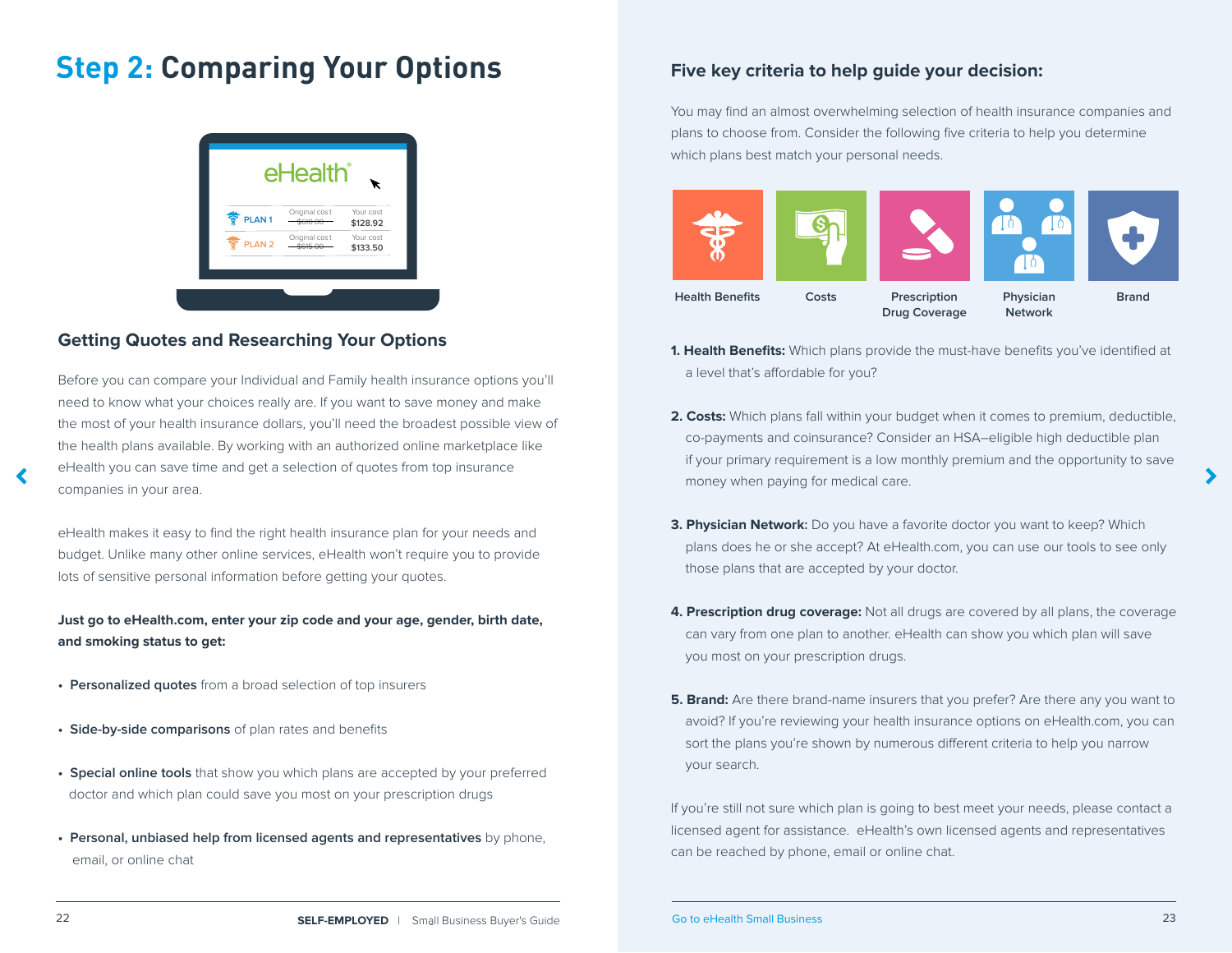# **Step 3: Applying for Coverage**

## **The Enrollment Process**

Once you've selected the health insurance plan you'd like, you're ready to enroll. Enrolling in coverage is pretty easy, but here are some things you should know:



#### **Open Enrollment Season**

Under the Affordable Care Act, there's an annual open enrollment period during which almost anyone can apply for coverage through an individual or family health insurance plan. The nationwide open enrollment period typically runs from November 1 through January 31. Coverage under a new plan selected during open enrollment generally begins no sooner than the first of the year. Outside of the open enrollment period, you may only be able to purchase Obamacare-compliant health insurance coverage when you experience a qualifying life event. Read on to learn more.



#### **Health Insurance Subsidies**

Qualifying persons with a taxable household income of no more than 400% of the federal poverty level may qualify for government subsidies to make their monthly premiums more affordable. These subsidies, sometimes called advanced premium tax credits, are not available for small business health insurance, only individual and family coverage.



#### **Where to Enroll**

You can enroll in a new individual and family health insurance plan through various places including private online marketplaces like eHealth.com, government-run exchanges, or directly through the health insurance company. Working with a private online marketplace may provide you with a broader view of your options and make it easy to get personal advice and help from licensed agents.

#### **Special Enrollment Periods**



Outside of open enrollment, you may trigger a personal special enrollment period of **sixty days** (typically) if you experience what the law considers a **qualifying life event.** These may include things like marriage or divorce, the birth or adoption of a child, the loss of employerbased health insurance, a move to a new coverage area where your old plan no longer works, or a major change to your income.



#### **What to Expect**

You may receive confirmation of your approval for coverage right away, or within a few days. In some cases, it may take longer. Remember that your coverage typically will not begin right after approval. If you enroll by the 15th day of the month, your coverage will generally begin on the first day of the next month. If you enroll after the 15th, your coverage typically won't begin until the first day of the month after next.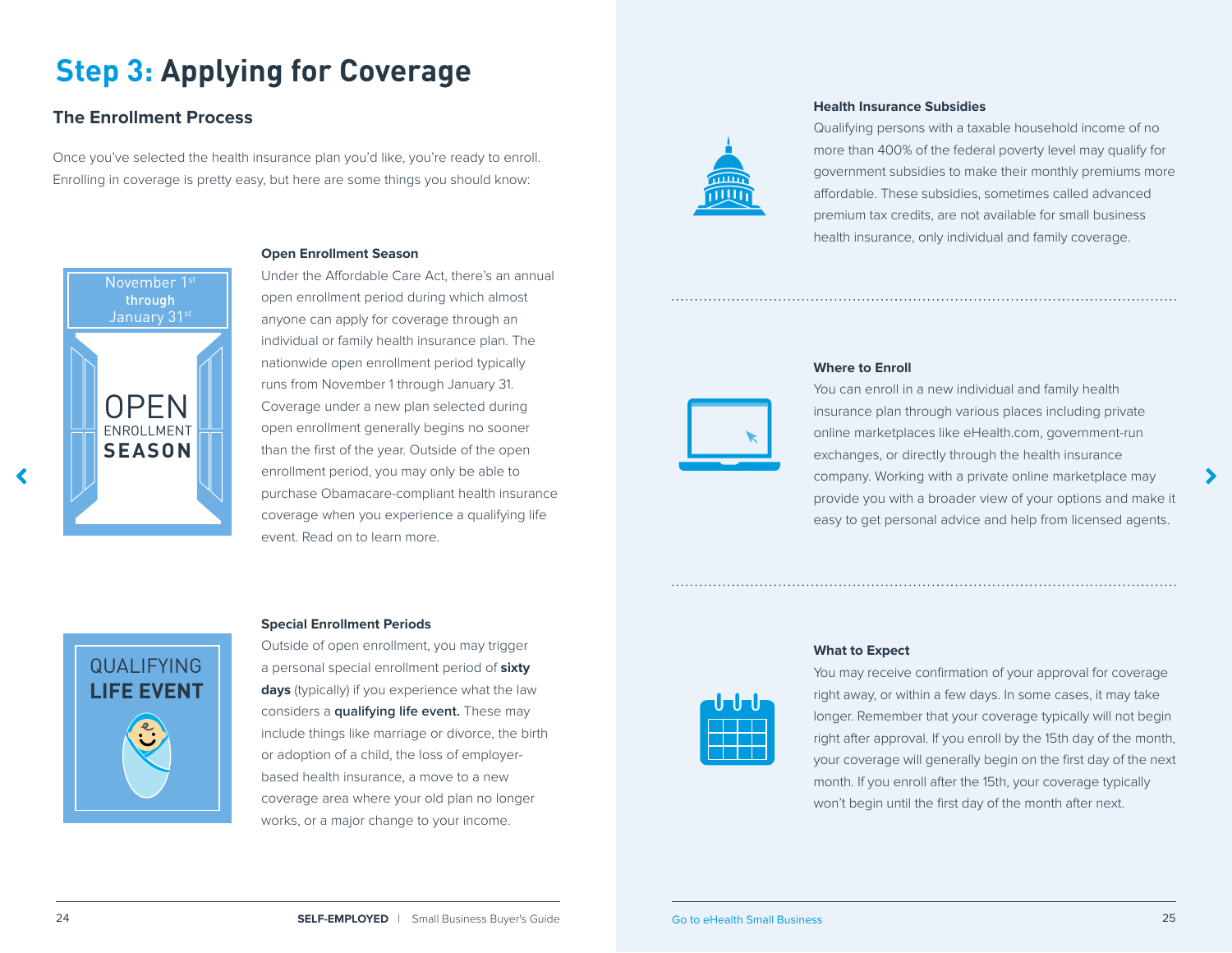# **Step 4: After You Buy**

#### **After Purchasing a Plan**

**Once you're approved for coverage you will receive official correspondence from the insurance company confirming the date on which your coverage will begin. After that date, you are welcome to begin enjoying your benefits. Look over any documents sent to you by the insurance company and contact their customer service department or your agent with any questions.**

#### **Questions about Your Claims**

If you have questions or concerns about how a medical claim was processed, your first step is to contact the health insurance company's customer service department.

If they are unable to assist you or you feel that they're not addressing your concerns, contact your health insurance agent for help (if you worked with one). Because of his or her relationship with the health insurance company, your agent can help you understand how your benefits work and may be able to suggest ways to clear up billing disputes.

#### **Adding and Removing Dependents**

Family changes such as marriage, the birth or adoption of a child, or an older child's 26th birthday may mean that you need to make changes to the list of persons covered by your health insurance plan. Contact your health insurance company for instructions on how to do so.

#### **Changes to Monthly Premiums and Benefits**

Depending on how long you keep your new coverage, you may find that the insurance company occasionally changes the monthly premium you pay for your coverage. They may also make changes to how benefits are covered or paid. Be sure to read through the updates provided by your insurance company and contact their customer service department or your agent for more information.

### **An Annual Health Insurance Checkup**

eHealth recommends health insurance policy holders take a fresh look at their medical coverage during open enrollment to make sure they still have the right plan for their needs and budget. To give your health insurance coverage a checkup, ask yourself the following questions:

### **" " Am I paying too much for coverage?**

 **" Does my current " plan cover the services I need?**

If you're healthy and had few or no health insurance claims in the past year, you may be able to reduce your monthly premiums by switching to a plan with a higher deductible. If you do switch to a higher deductible plan, be sure you can afford that deductible in case of an accident or unexpected illness.

If you find that you're paying too much out of pocket for recurring medical services or prescription drugs, you may want to consider a plan that covers these at a higher level, even if your monthly premium increases.

 **" " Have I experienced any big life changes?**

# **" Do I have access " the doctors I want to see?**

If you were recently married or divorced, had a child, or gained or lost income -- or if you anticipate these things happening in the year to come -- it may be time to reconsider your health insurance options. Take a look at quotes from other health insurance companies in your area to make sure you're not paying too much.

If you'd like to be seen by a specific doctor or hospital not covered by your current plan, eHealth. com can help you find out which health plans that doctor or hospital accepts. If you're on an HMO plan and want to be able to see a specialist without a referral, you may want to consider a different type of coverage -- like a PPO or EPO plan, for example.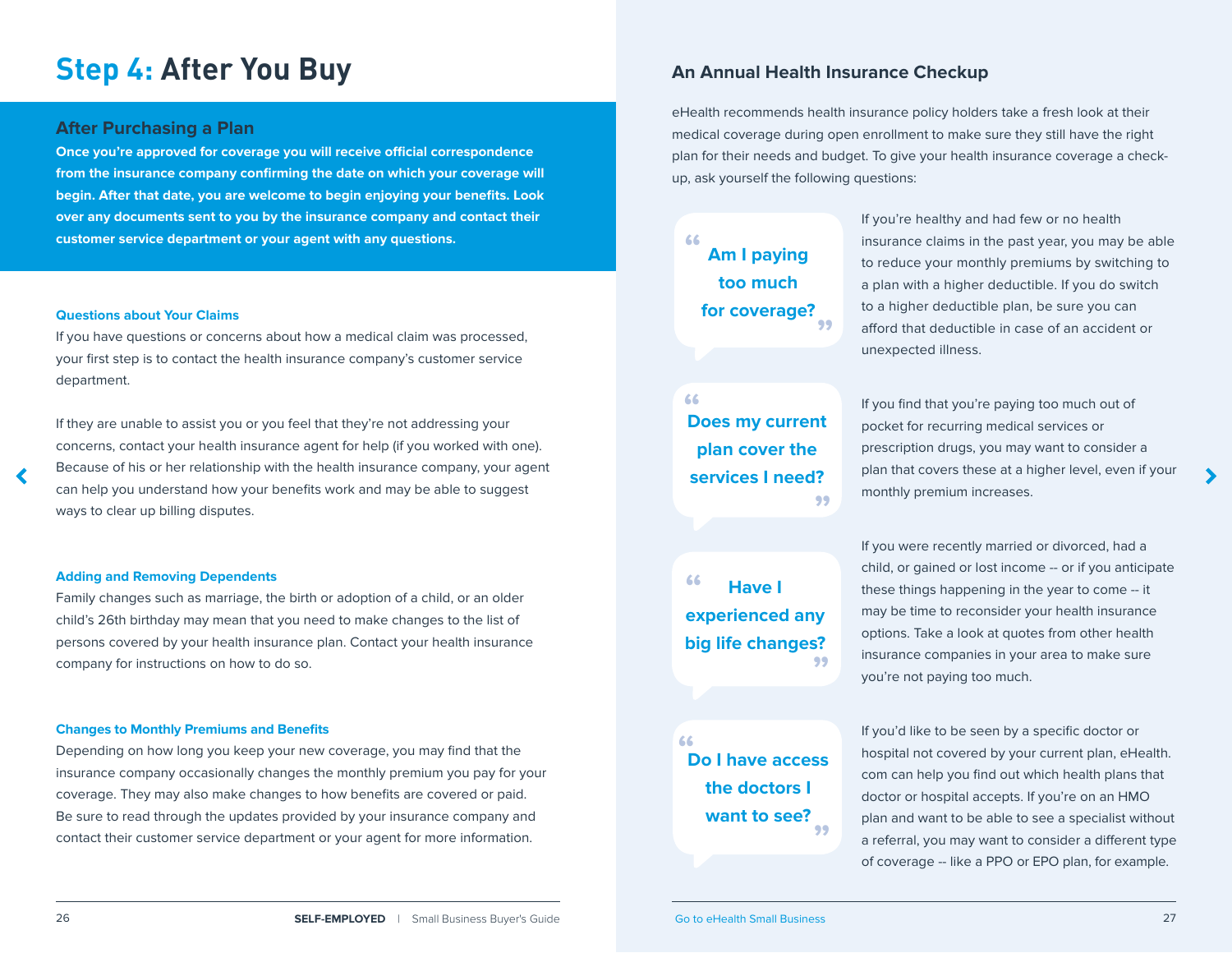# **SMALL BUSINESS**

# **SMALL BUSINESS AND HEALTH INSURANCE**

If you're a small business owner with at least one full-time employee other than yourself, this portion of our guide is designed to help you understand your health insurance choices and find the right match for your personal needs and budget. While many of your choices will be the same as those faced by self-employed persons, small business owners often have special concerns and special opportunities. For example, did you know that the money you spend on health insurance for your employees may be tax-deductible?

As you read on, our guide will lead you through a four-step process designed to help you find the coverage you need, and to manage your policy effectively once you've purchased it.

This portion of our guide is primarily concerned with small business/group health insurance plans. If you are not able to purchase a plan that provides coverage to your employees, but only for yourself and your family, please refer to the portion of our guide directed primarily to self-employed persons.

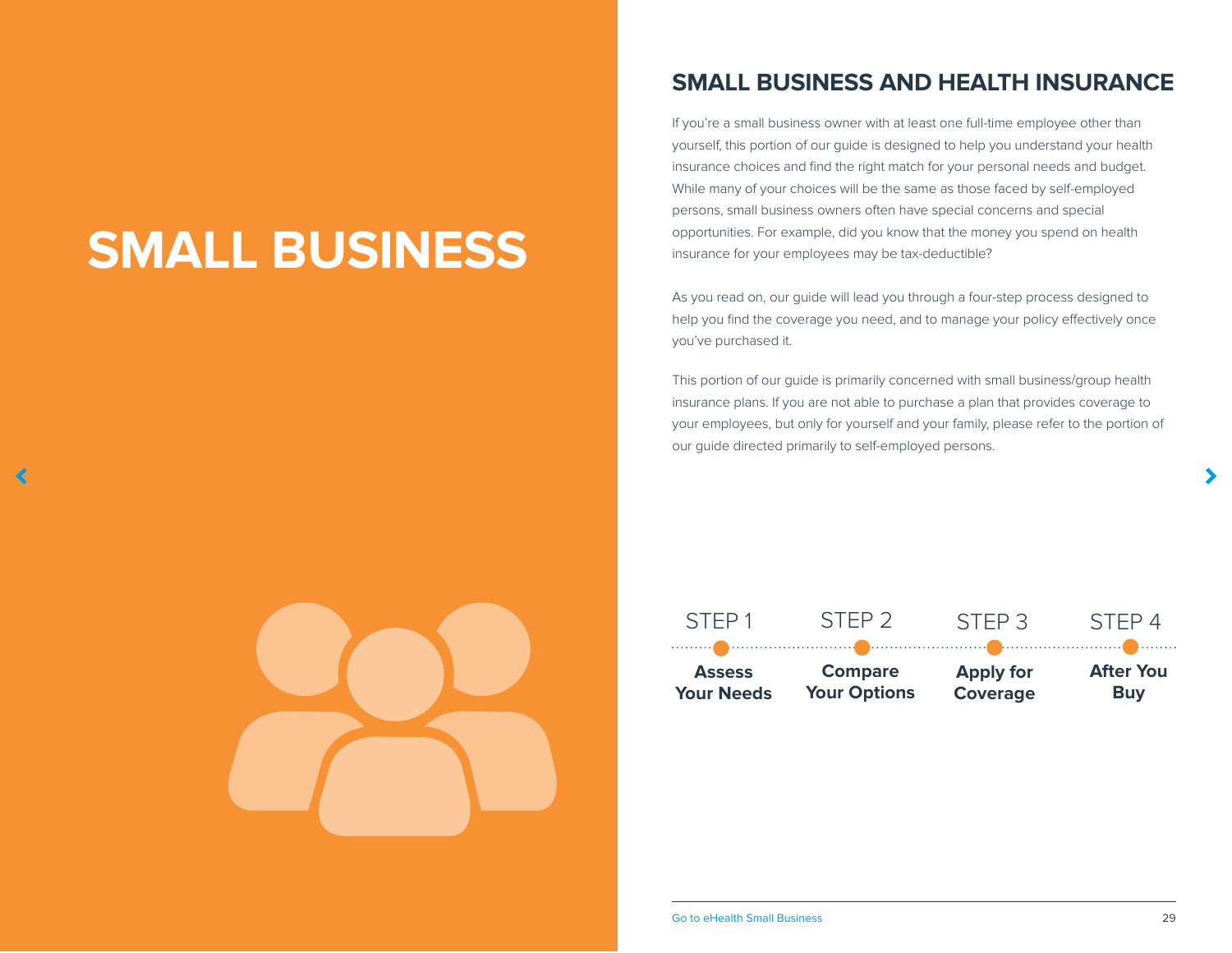# **Step 1: Assessing Your Needs**

**1** Selecting the best health insurance plan for yourself and your business means making an informed choice and knowing your own priorities, and those of your employees. Is cost your number one concern? What kind of coverage is most valuable to you and your employees? Consider the following questions and discuss some of them with your employees to help you gauge your overall needs.

### **Four questions to help you assess your needs:**

# **EXECUTE:** Who will be covered under this plan?

**Why it matters:** If you're looking for a plan that will cover yourself and your family as well as employees and their dependents, then you want to make sure you find a group plan with coverage that is affordable for everyone involved and suits the diverse medical and financial needs of those it will cover.

See if any of your employees are interested in joining your plan - they may already have coverage through spouses or other family members. In many cases, there will be a requirement that a minimum number or percentage of employees participate in a plan.

# **How much cost-sharing can you afford?**

**Why it matters:** Group health insurance is employer-sponsored coverage, but monthly premiums are typically paid for by both the employer and employees. In most states, employers are generally required to cover at least 50% of the monthly premium for their employees. Keep this in mind when considering quotes for health plans later in the shopping process.

# **EXECUTE 18 AND MOULD EMPLOYEES rather pay more up front**<br>and less when sick, or vice versa? **and less when sick, or vice versa?**

**Why it matters:** You may wish to discuss this question with your employees. Oftentimes, plans with less expensive monthly premiums come with higher annual deductibles and plans with lower deductibles often come with higher monthly premiums.

If you and your employees don't visit the doctor often, it may make sense to get a plan with a higher deductible (so long as the deductible is affordable in case of an emergency). It's important to find a balance of monthly premium and deductible that works for as many people in your group as possible.

# **EXECUTE 18 WHAT KINDS OF benefits are most important to you and your employees? to you and your employees?**

**Why it matters:** This is another question it may be helpful to discuss with your employees. While federal privacy laws prevent you from asking your employees for information about their personal medical histories, you may still ask them about which kinds of benefits they consider most valuable.

Are they more interested in catastrophic coverage in case of serious illness or hospitalization, or in low deductibles or copayments? How important are benefits covering vision care or dental care? Understanding the benefits most valued by your employees can help you find a plan more likely to meet everyone's needs.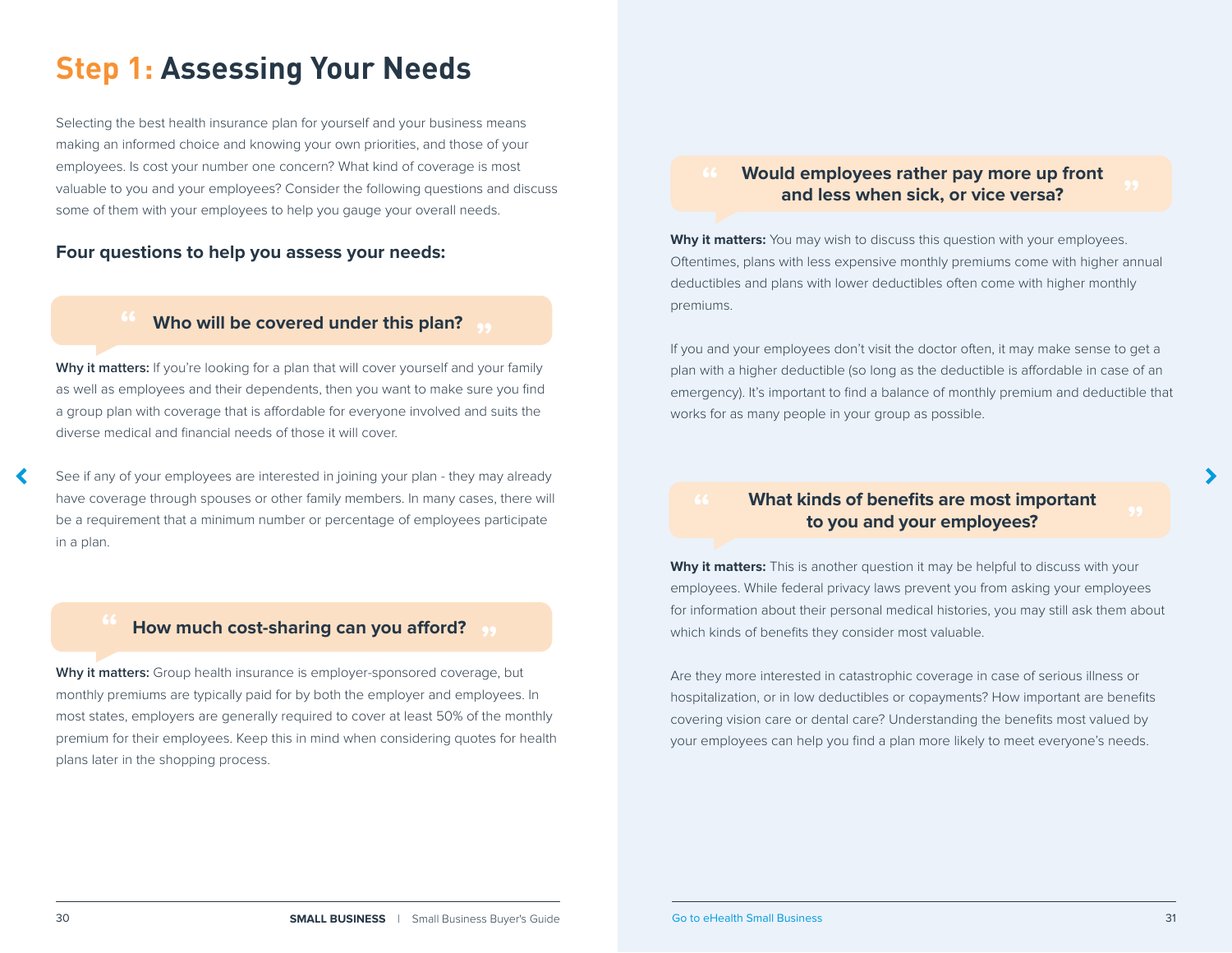# **Step 2: Comparing Your Options**



### **Get Quotes**

If you want to save money and make the most of your health insurance dollars you'll need the broadest possible view of the health plans available. By working with a licensed agent like eHealth you can save time and get a selection of quotes from top insurance companies in your area.

#### **Get free quotes and personal advice from eHealth**

eHealth is licensed to sell health insurance in all 50 states plus DC and we have years of experience matching small businesses with the group health insurance plans best suited to their needs. eHealth makes it easy to find the right health insurance plan for your needs and budget.

Visit us online at **eHealth.com** to learn more about your options.

#### **When you shop with eHealth you'll get:**

- **Personalized quotes** from a broad selection of brand-name insurance companies
- **Helpful comparisons** of plan rates and benefits
- **Personal unbiased help from licensed agents and representatives** by phone, email, or online chat
- **Ongoing support at no extra cost** after you buy to help you manage your policy and advise you on dealing with the insurance company

### **Five key criteria to help guide your decision**

When considering your options, use the following five criteria to help you determine which plans best match your needs:



- **1. Monthly premiums:** Know what you and your employees will be required to pay on a monthly basis to maintain your coverage. You'll also want to know what you and your employees may be required to pay toward the monthly premiums of dependent spouses or children.
- **2. Deductibles, copayments and coinsurance:** These forms of cost-sharing only come into play when you receive medical care. Make sure they're affordable for you and your employees, both for regular medical care as well as care for more serious or unexpected medical conditions.
- **3. Medical provider networks:** If you have a preferred doctor or hospital, make sure they're in-network for any plan you're considering. Otherwise you're claims may be denied or paid at a lower level. eHealth has tools to see which plans your doctor accepts.
- **4. Prescription drug coverage:** Some plans cover different prescription drugs than others, or pay more toward them. eHealth has a prescription drug coverage comparison tool that can show you what you're estimated to pay based on your personal Rx needs.
- **5. Coverage add-ons:** Health insurance plans typically don't cover dental or vision care. At **eHealth.com** you can add these to your purchase to build a total benefits package for yourself and your employees.

When shopping for a group health insurance plan, eHealth highly recommends that you speak with a licensed agent for personal assistance. eHealth's own licensed agents and representatives can be reached by phone, email or online chat.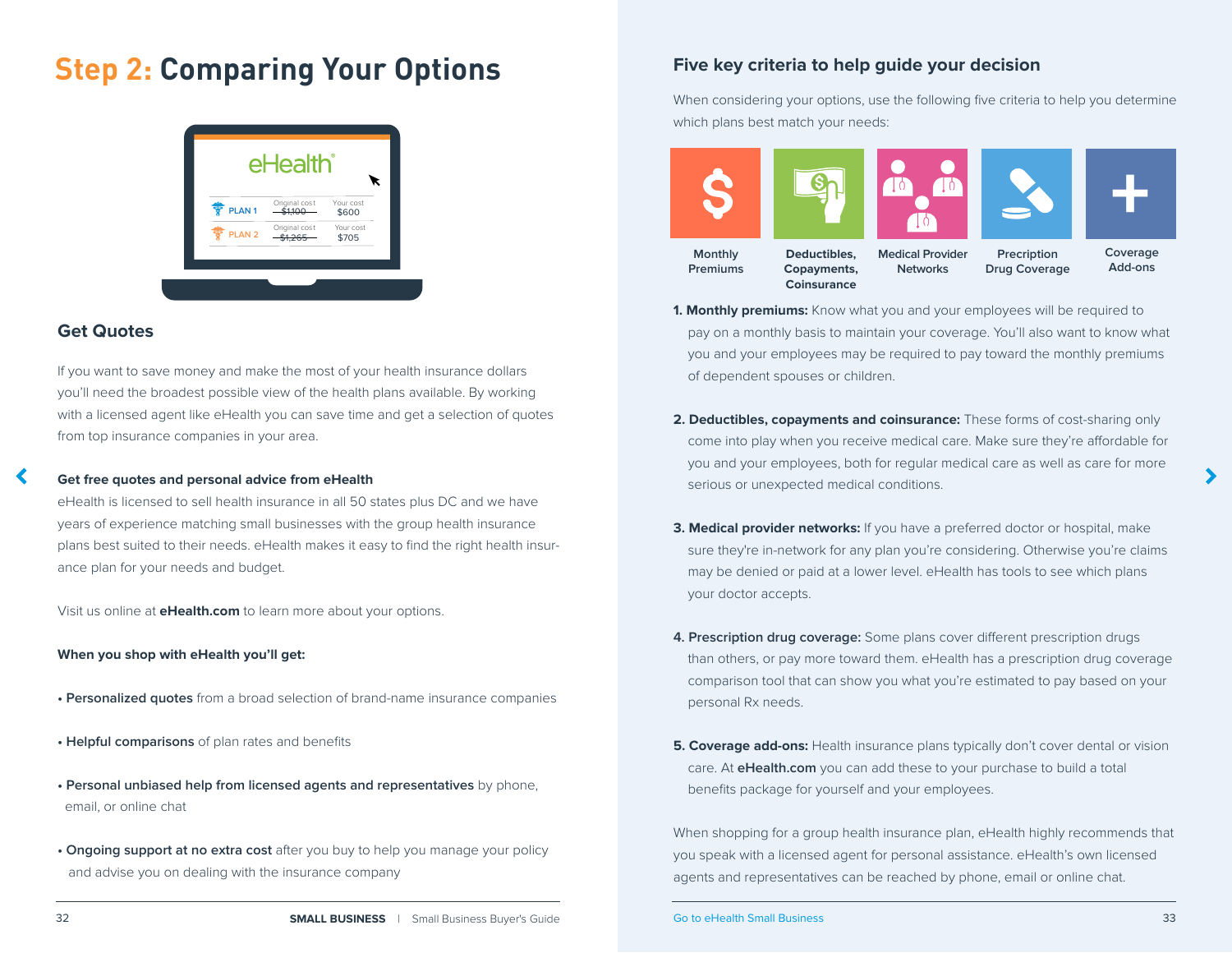# **Step 3: Applying for Coverage**

### **The Application Process**



#### **Completing Your Application**

Once you've selected a health insurance plan that you'd like to apply for, your agent can help you through the application process. Be sure to answer all questions honestly to the best of your knowledge. You may find that you'll need to confirm the zip codes and dates of birth of your employees.

### **Don't Worry – You Won't Be Declined For Medical History**

Although the overall health of the persons to be covered under your plan may have some effect on your monthly premiums, no individual in the group will be declined coverage based on his or her medical history. If you legally qualify as a business in your state, you are automatically eligible for the plan you selected. Even if they have a pre-existing medical condition, eligible employees will not be declined for coverage.

# **Enrollment**



Enrollment is the process of getting your employees and their dependents signed up for your new health plan. Your health insurance agent or broker can help you make sure that all the proper materials are collected and provided to the health insurance company so everyone gets enrolled. When you work with eHealth as your agent, a representative can help walk you through the process.

# **Step 4: After You Buy**

### **After Purchasing a Plan**

**Once you're approved for coverage you will receive official correspondence from the insurance company confirming the date on which your coverage will begin. After that date, and once enrollment is complete, you are welcome to begin enjoying your benefits. Look over any documents sent to you by the insurance company and contact their customer service department or your agent with any questions.**

#### **1. Questions about Claims**

If you or your employees have questions or concerns about how a medical claim was processed, your first step is to contact the health insurance company's customer service department.

 If they are unable to assist you or you feel that they're not addressing your concerns, you may contact your health insurance agent for help. Because of his or her relationship with the health insurance company, your agent can help you understand how your benefits work and suggest ways to clear up billing disputes.

#### **2. Adding and Removing Covered Persons**

 Employees may come and go, and they may need to add or remove dependents from time to time. As such, you will periodically need to make changes to the list of persons covered by your group health insurance policy.

 Your health insurance agent is available to help you with all these changes in a timely and effective manner.

#### **3. Changes to Monthly Premiums and Benefits**

 Depending on how long you keep your new coverage, you may find that the insurance company occasionally changes the monthly premium you pay for your coverage. This typically happens once a year during the "open enrollment" period.

They may also change your coverage levels, deductibles, or copayments. Be sure to read through the updates provided by your insurance company and contact their customer service department or your agent for more information.

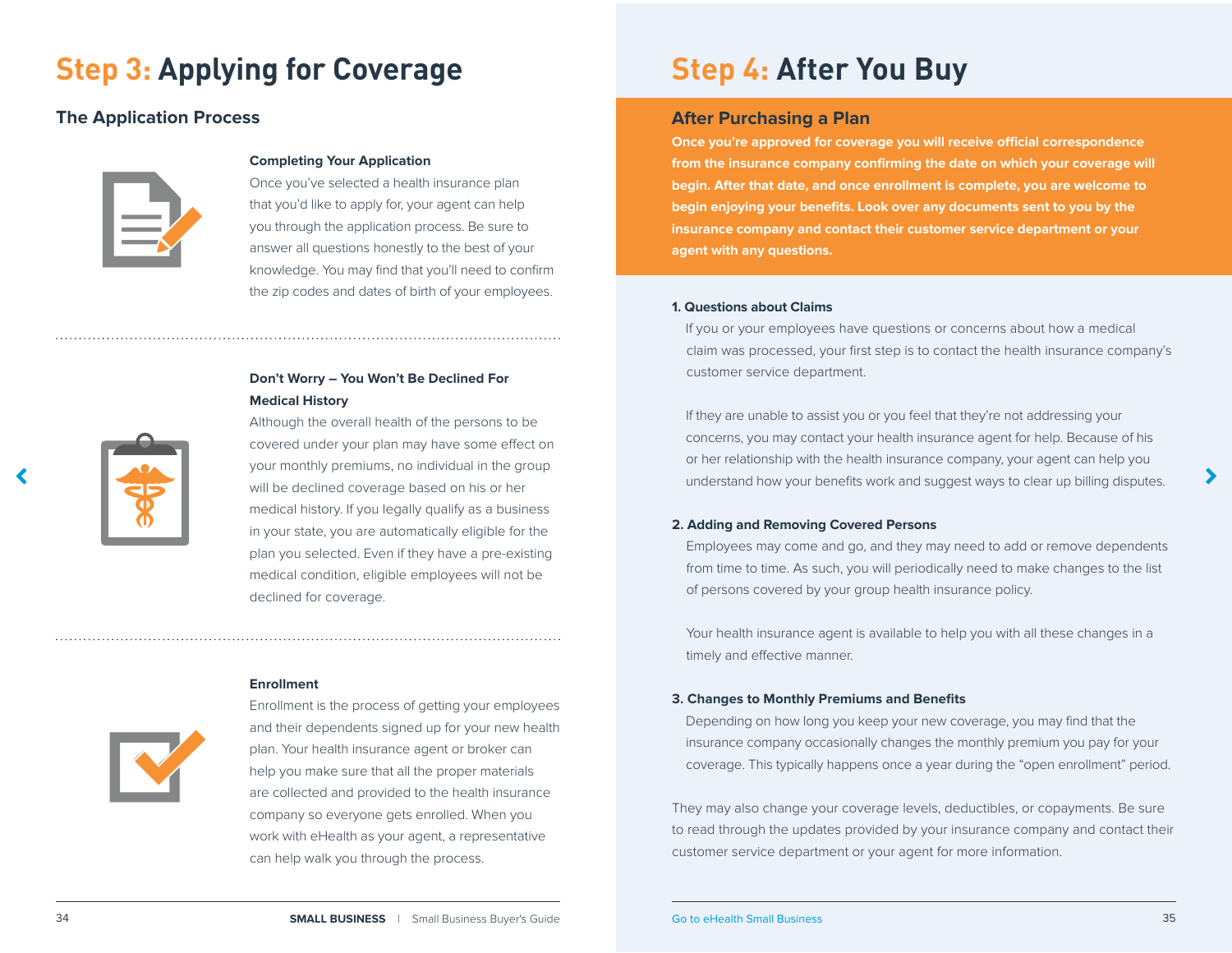# **Step 4: After You Buy Continued**

## **Open Enrollment**

With group health insurance, employers are typically committed to a specific plan for one year. When that anniversary approaches, you'll enter your open enrollment period. eHealth recommends that you take a fresh look at your medical coverage once a year, prior to your open enrollment period, to make sure you still have the right plan for your needs and budget. To give your health insurance coverage a check-up, ask yourself the following questions:

## **Am I paying too much for coverage? "**

**"**

Get fresh health insurance quotes at least once a year to make sure you're not paying more than you need to. A licensed broker like eHealth will often contact you when open enrollment approaches around to make sure you still have the right coverage, and to offer you fresh quotes.

## **"**

**Does our current plan cover the services we need? "**

If you and your employees rarely receive medical care, you may be able to find a plan with a lower monthly premium. On the other hand, if you or your employees find that you're paying too much out of pocket for recurring medical services, you may want to consider a plan that covers these at a higher level.

**Has the size of our business changed substantially? " "**

If your business grew a lot in the past year and you've added new employees, you may find that a single health insurance option isn't going to meet the needs of everyone involved. As they grow, many small businesses offer second or third health insurance options for employees to choose from.



**Talk to a licensed insurance agent today** 1-844-871-4484

 $\cdots$  OR  $\cdots$ 



## [www.ehealth.com](https://www.ehealthinsurance.com)

36 **SMALL BUSINESS** |Small Business Buyer's Guide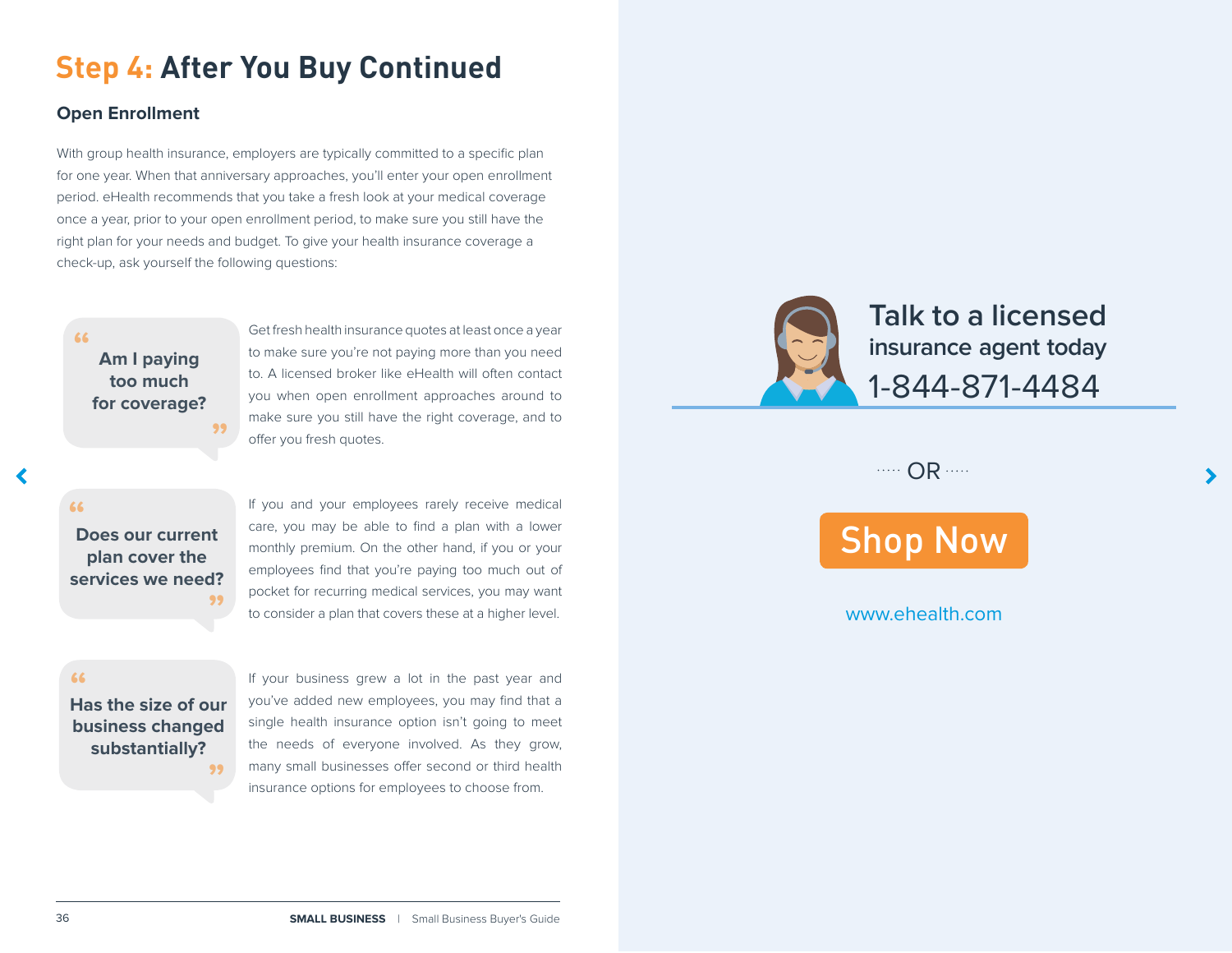# **RESOURCES**

# **FOR MORE INFORMATION . . .**

We hope this guide has provided you with valuable information and helped you understand your options when it comes to purchasing health insurance for yourself or your small business. Of course, everyone's needs are different, and this guide is not intended to answer every possible health insurance question. Below is a list of additional resources you can turn to for answers.

#### **For more information about your health insurance options:**

- Visit eHealth.com to get quotes, compare plans, and enroll in the health insurance plan that's right for yourself, your family, and your employees
- Visit eHealth's Customer Resource Center at **[resources.ehealthinsurance.com](https://resources.ehealthinsurance.com/)** to read articles and learn more about what's new in the health insurance market and how to find the best plan for your needs and budget

To learn more about the Affordable Care Act (the health reform law commonly known as "Obamacare"), visit: www.healthcare.gov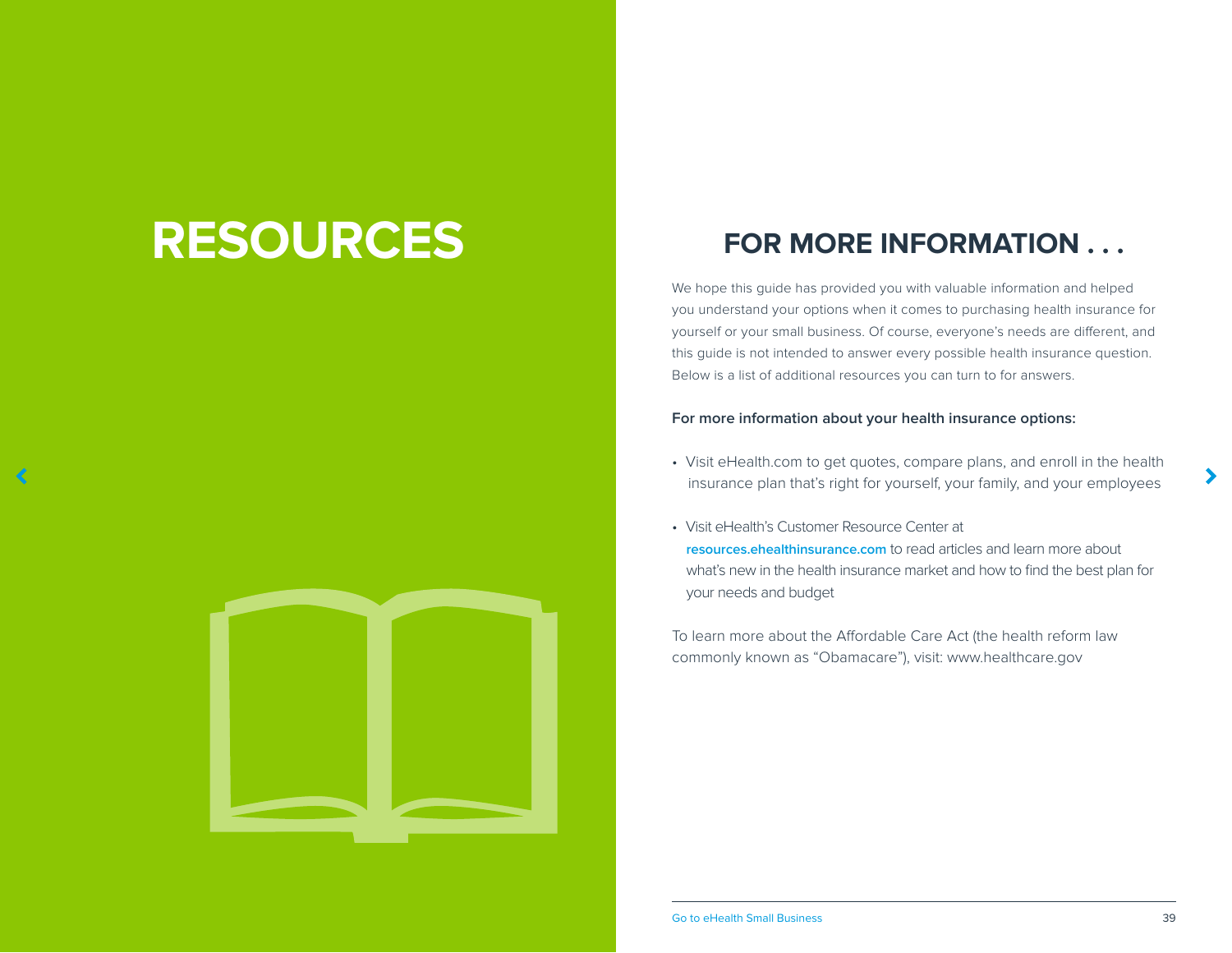# **Glossary of Insurance Terms**

Below is a selection of common health insurance terms. Please note that the definitions offered are meant to provide general guidance only and that some of these terms may be employed in different ways by different insurers. Work with your insurer or licensed agent to make sure you understand the terms used in your own health insurance policy.

**Affordable Care Act (ACA):** More commonly referred to as "Obamacare," this is the health reform legislation signed into law by President Obamacare in 2010. Major provisions of the law came into effect in 2014. The Affordable Care Act was responsible for reshaping the individual and family health insurance market in the United States, but has had significantly less effect on employer-sponsored health insurance coverage. This law and related regulations may change significantly based on political developments.

**Agent:** A licensed agent is a person approved by the state to sell health insurance. An agent works to match applicants with a health insurance company or plan that suits their needs. Agents are paid a commission by the insurance company, but generally represent the applicant rather than the insurance company. It does not cost anything extra to work through an agent. An agent can continue to serve you after you buy, for example, to help you understand and deal with benefit and billing disputes with the insurance company.

**Allowable Charge:** Also referred to as the 'Allowed Amount,' 'Maximum Allowable' or 'Usual, Customary and Reasonable' (UCR) charge, this is the dollar amount typically considered payment-in-full by an insurance company and its associated network of health care providers. The allowable charge is typically a discounted rate rather than the actual charge.

**Ancillary Products:** Additional health insurance products (such as vision or dental insurance) that can sometimes be added to a medical insurance plan for an additional fee.

**Benefit:** Any service (such as an office visit, laboratory test, surgical procedure, etc.) or supply (such as prescription drugs, durable medical equipment, etc.) covered by a health insurance plan in the normal course of a patient's health care.

**Benefit Level:** The amount a health insurance company agrees to pay for a specific covered benefit.

**Benefit Year:** The annual cycle in which a health insurance plan operates. At the beginning of your benefit year, the health insurance company may alter plan benefits and update rates. Some benefit years follow the calendar year, renewing in January, whereas others may renew at other times.

**COBRA:** Shorthand for the Consolidated Budget Reconciliation Act of 1985, COBRA is a federal law allowing eligible employees or their dependents to maintain group health insurance coverage under an employer's health insurance plan at individual expense for up to 18 months.

**Claim:** A bill for medical services rendered, typically submitted to the insurance company on behalf of a patient by a health care provider.

**Coinsurance:** The amount you may be obligated to pay for covered medical services after you've paid any co-payment or deductible required by your health insurance plan. Coinsurance is typically expressed as a percentage of the allowable charge for a service rendered by a health care provider. For example, if your insurance company covers 80% of the allowable charge for a specific service, you may be required to cover the remaining 20% as coinsurance.

**Copayment:** A specific charge your health insurance plan may require that you pay for a specific medical service or supply, also referred to as a 'co-pay.' For example, your health insurance plan may require a \$25 copayment for an office visit or brand-name prescription drug, after which the insurance company may pay the remainder of the charges.

**Deductible:** A specific dollar amount your health insurance company may require that you pay out of pocket each year before your health insurance plan begins to make payments for claims.

**Dependent Coverage:** Health insurance coverage extended to the spouse and children of the primary insured member. Certain age restrictions on the coverage of adult children may apply.

**Drug Formulary:** A list of prescription medications selected for coverage under a health insurance plan. Drugs may be included on a drug formulary based upon their efficacy, safety and cost-effectiveness. Insurance companies periodically change this list, so drugs may be added, removed, or covered at different amounts.

**Effective Date:** The date on which a person's health insurance coverage begins.

**Employee Contribution:** The portion of the monthly health insurance premium paid by the employee, usually deducted from wages by the employer.

**Employer Contribution:** The portion of an employee's health insurance premium paid by the employer.

**Enrollment:** The process through which an approved applicant and his or her dependents or employees are signed up for health insurance coverage.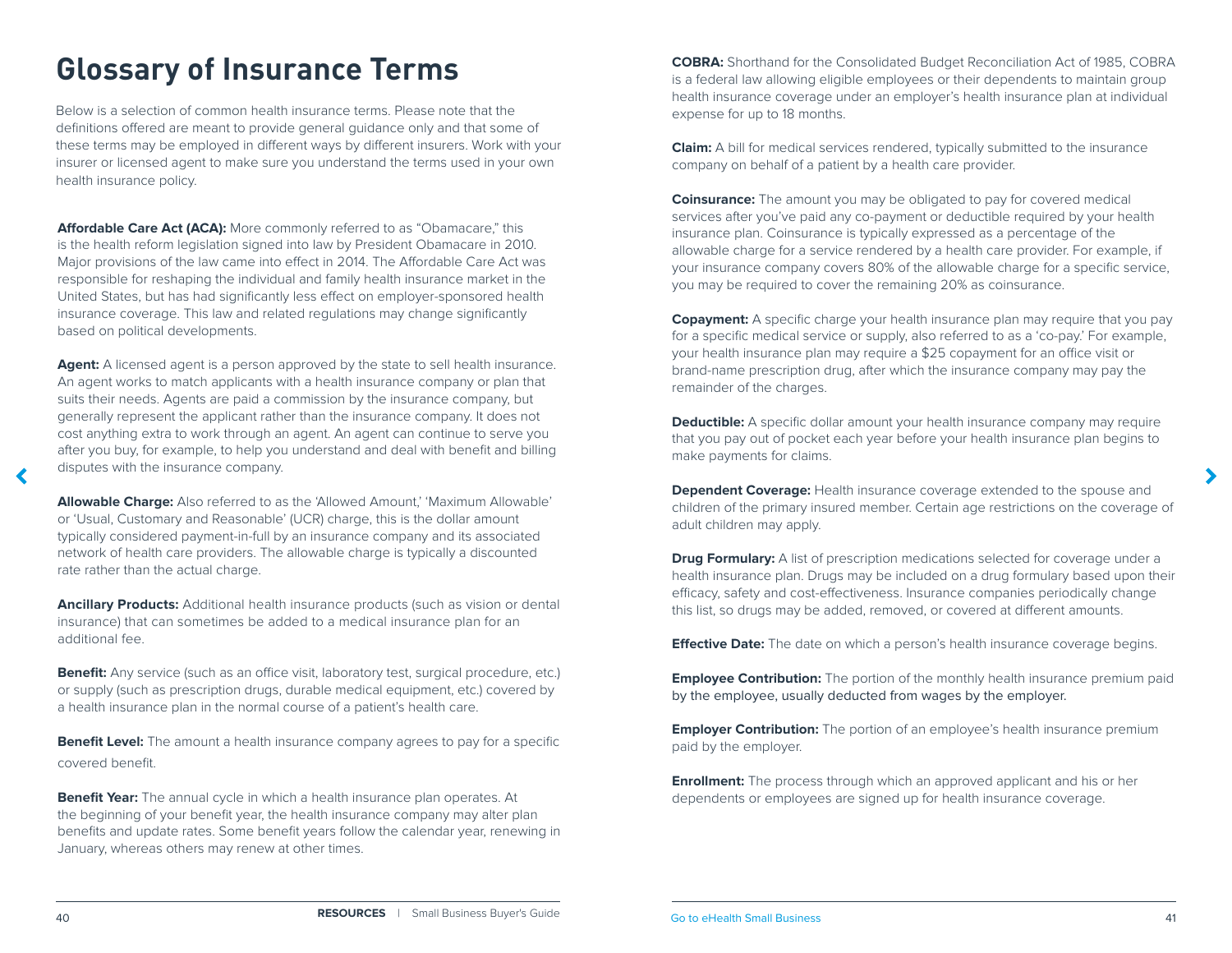**Explanation of Benefits:** A statement sent from the health insurance company to a member listing services that were billed by a health care provider, how those charges were processed, and the total amount of patient responsibility for the claim.

**Group Health Insurance:** A health insurance plan that provides benefits for employees of a business or members of an organization, as opposed to individual and family health insurance.

**HIPAA:** Shorthand for the Health Insurance Portability and Accountability Act of 1996, federal legislation mandating specific privacy rules and practices for medical care providers and health insurance companies, designed to streamline industry practices and protect the privacy and identity of health care consumers.

**Health Savings Account (HSA):** A tax-advantaged savings account designed to be used in conjunction with certain high-deductible health insurance plans to pay for qualifying medical expenses. Contributions may be made to the account on a taxfree basis up to an annual limit. Funds remain in the account from year to year and may be invested at the discretion of the individual owning the account. Interest or investment returns accrue tax-free. Penalties may apply when funds are withdrawn to pay for anything other than qualifying medical expenses.

**Individual and Family Health Insurance:** Health insurance purchased by an individual or family, independent of any employer group or organization.

**Major Medical Insurance:** A term designating standard individual and family or group health insurance plans providing benefits for a broad range of health care services, both inpatient and outpatient. This contrasts with other types of insurance, such as short-term health insurance, which have less comprehensive coverage and do not generally meet the requirements of the Affordable Care Act.

**Maternity Coverage:** Coverage for medical services associated with pregnancy and delivery.

**Maximum Out-of-pocket:** The maximum amount a member will be required to pay out of pocket in a single benefit year, often including copayments coinsurance and deductibles, but not monthly premiums.

health insurance plans are designated by a specific metal level. The metal level of **Metal Levels:** Under the Affordable Care Act ("Obamacare") all major medical a plan provides a short-hand guide to the amount of cost-sharing a plan is likely to require. Platinum and Gold plans, for example, tend to cover more of the cost of covered medical services than Bronze of Silver plans, but they also tend to come with higher monthly premiums. Bronze or Silver plans tend to come with lower monthly premiums, but they may require policy holders to pay a larger share of the cost when certain medical services are rendered.

this contractual relationship may establish standards of care, clinical protocols, and<br>allowable charges for specific services. Typically, most plans cover providers in th<br>plan's network at a higher rate than non-network p **Network Providers:** A health care provider (such as a doctor or hospital) who has<br>a contractual relationship with a health insurance company. Among other things,<br>this contractual relationship may ostablish standards of ca a contractual relationship with a health insurance company. Among other things, this contractual relationship may establish standards of care, clinical protocols, and allowable charges for specific services. Typically, most plans cover providers in the regularly add and remove provders from their network.

regularly add and remove provders from their network.<br>**Obamacare Tax Penalty:** Under the Affordable Care Act, most Americans are e major medical health insurance coverage or else to f<br>ess they qualify for exemption. Generally speaking, enr<br>family or group health insurance plan will protect you f required to have major medical health insurance coverage or else to face a tax penalty, unless they qualify for exemption. Generally speaking, enrolling in an individual or family or group health insurance plan will protect you from the Obamacare tax penalty, so long as you do not have a gap in your coverage of more than two consecutive months in the same calendar year.

**Out-of-pocket Costs:** Health care costs that a patient or enrollee must pay for out of his or her own pocket, often including such costs as coinsurance, deductibles, copayments, etc.

**Premium:** The total amount paid to the insurance company (usually on a monthly basis) to maintain health insurance coverage.

**Preventive Care:** Medical care rendered not for a specific complaint but focused on prevention and early-detection of disease. Under the Affordable Care Act, many preventive medical services are provided at no out-of-pocket cost to health insurance enrollees.

**Primary Care Physician:** Some health insurance plans require a patient to choose a primary care physician. A primary care physician usually serves as a patient's main health care provider and may refer a patient to specialists for additional services.

**Provider:** A term commonly used by health insurance companies to designate any health care provider, whether a doctor or nurse, hospital or clinic.

**Referral:** The process by which a patient is authorized by his or her primary care physician to a see a specialist for the diagnosis or treatment of a specific condition.

**Schedule C:** A federal tax form used to report business income or business losses. A copy of this form may be required when applying for a small business/group health insurance plan.

**Schedule K-1:** A federal tax form used to report a business partner's share of the income, credits and deductions from a business organized as a partnership. This is submitted to the federal government with the partner's federal tax return. A copy of this form may be required when applying for a small business/group health insurance plan.